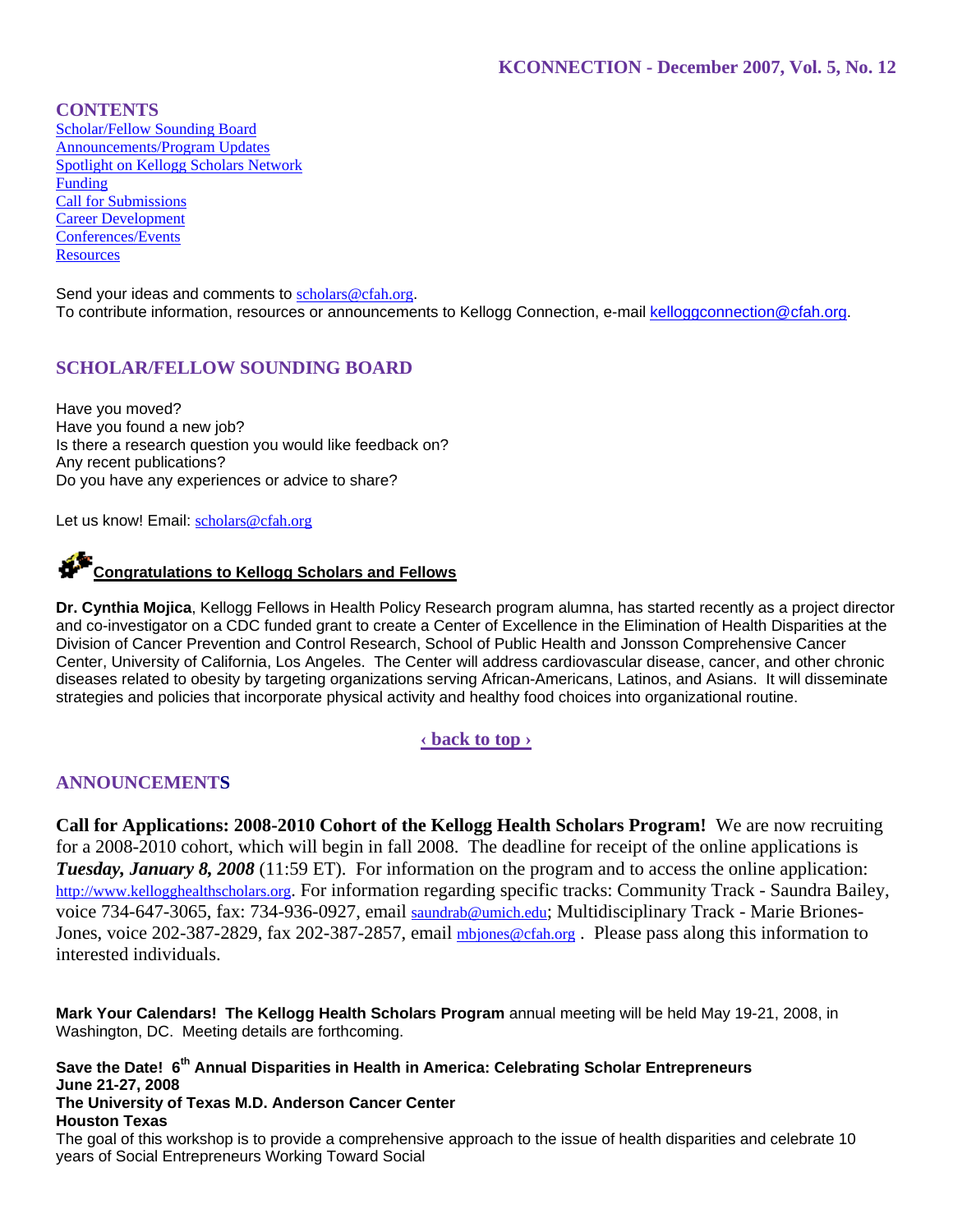Justice. Participants will be exposed to introductory knowledge and experiences related to the complex social, behavioral and medical determinants of populations' health. Hopefully, this will enable them to understand the origins of health disparities within a population and to conceptualize programs and policies to reduce and eliminate those disparities. While attending, health professionals will hear about the latest findings of specific research that demonstrates wide disparities in health among certain populations. It is our hope to create an awareness of factors that currently contribute to wide disparities in health so that attendees might address health

disparities within a biopsychosocial approach. Dr. Lovell Jones, Kellogg Health Scholar Program (KHSP) Site Director at MD Anderson Cancer Center, plans to invite all of the Kellogg scholar and fellow alumni as well as the 2006-2008 Kellogg Health Scholars to make presentations at this workshop. Please email Dr. Jones, lajones@mdanderson.org, regarding your current contact information, your accomplishments and whether or not such a meeting to begin to network across cohorts as well as setup a way all can stay in contact is of interest to you. Given the upcoming election and the need to keep this issue active with Presidential and Congressional candidates, we feel that such a network is crucial to successfully keeping this issue not only alive, but effectively addressing health disparities. We will be sending out a call for abstracts for those among the alumni who would like to be considered as presenters. We are planning to have all 15 current Kellogg Health Scholars present at the 6th Annual Workshop, similar to presentations at the 4th and 5th Annual Workshop.

### *Do We Have Your Most Updated Contact Information?*

*Please update our files if your email or mailing address has changed or will change. We want to keep our Scholars network as up-to-date and well-connected as possible! Please send any changes to dtorresen@cfah.org or mbjones@cfah.org.* 

# **‹ back to top ›**

# **SPOTLIGHT ON KELLOGG SCHOLARS NETWORK**

Meet Community Health Scholars Program alumna, **Vivian Chávez, DrPH, MPH**…

Dr. Vivian Chavez is an Associate Professor in the Department of Health Education at San Francisco State University. She was a Community Health Scholar at the University of Michigan from 2000- 2001. As a Scholar, she worked with a steering committee of community and academic partners to produce "A Bridge Between Communities", (2000) a 32 minute documentary on the Detroit Community-Academic Urban Research Center which highlights the principles of Community Based Participatory Research in Public Health. The film, used as a teaching tool in classrooms, is being rereleased in DVD format.

Dr. Chavez's research interests are in embodied multicultural learning experiences, community based participatory research, youth empowerment, global health, and community organizing. Her scholarship is partially informed by her standpoint as a woman of color and concerns the mind-body divide characteristic of higher education. Chávez has extensive media experience and over the last decade has worked integrating the study of media literacy with policy advocacy. She is also a registered yoga teacher

She is currently working on the book *Drop That Knowledge: Youth Radio, Learning and Culture* with Elizabeth Soep. Together they developed a concept known as Pedagogy of Collegiality, a teaching approach that builds critical consciousness and partnerships between teachers and learners. Pedagogy of Collegiality emphasizes principles similar to those of community-based participatory research which highlight the importance of building relationships of mutual accountability. For background and theoretical framework see her recent article, Am J Public Health. 2006;96:1175–1180. doi:10. 2105/AJPH.2005.062950. Vivian is a faculty member of the International Honors Program in Health and Community and traveled to India, China and South Africa teaching a culturally competent approach to curriculum development that combines traditional in-class lectures with independent study, hands-on field exploration, case studies, and group projects.

Dr. Chavez has just finished co-editing the textbook *Prevention is Primary: Community Strategies for Wellbeing* . *Prevention Is Primary* aims to move future practitioners from the margins of prevention to its core by defining the elements of quality prevention efforts, identifying best practices and illustrating the application of prevention principles in a multitude of settings. The text was written primarily for Master's level public health, public policy and social welfare students to underscore the value and promise of prevention and to frame its practice as a key social and economic justice issue.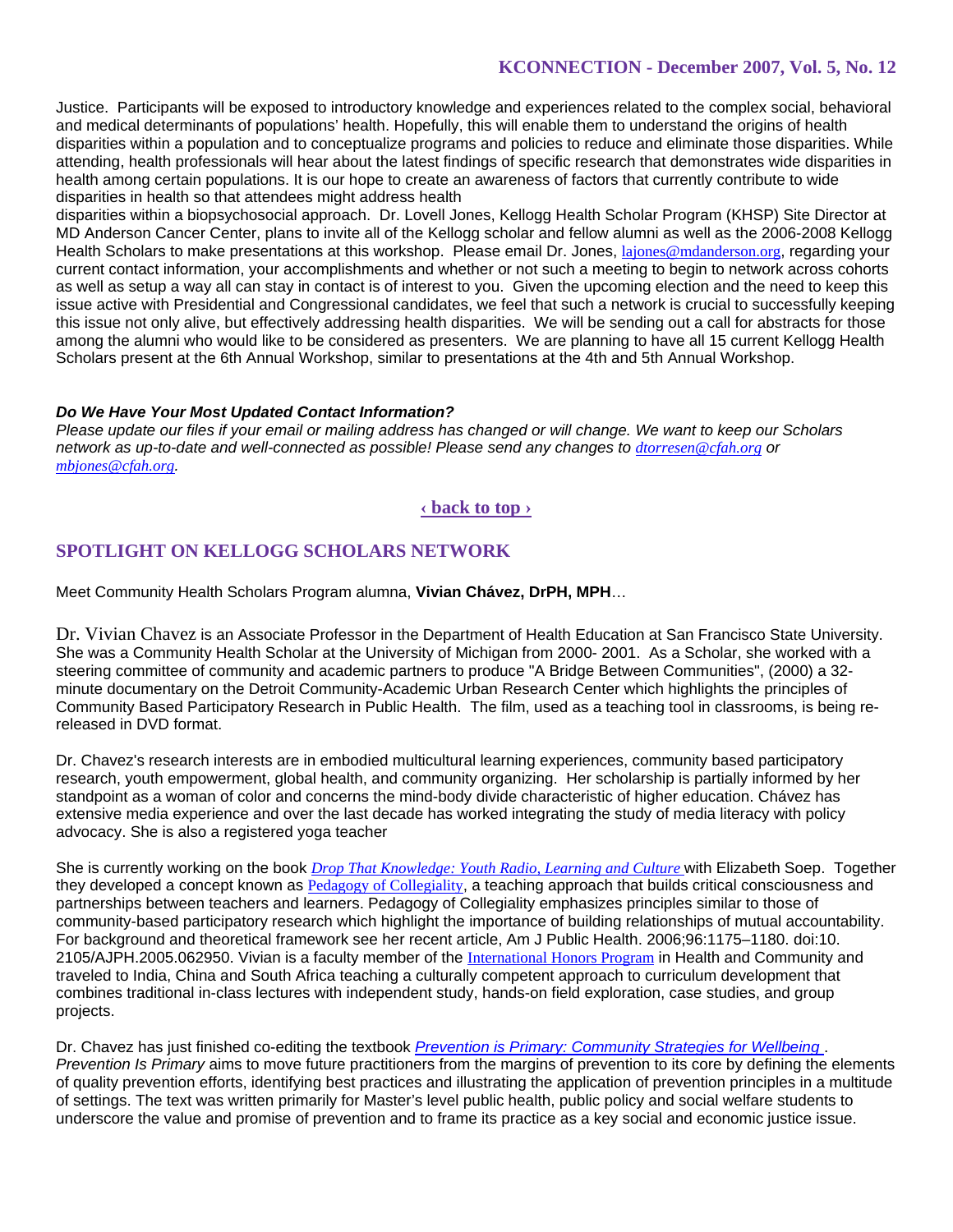# **‹ back to top ›**

# **FUNDING**

# **Centers for Disease Control and Prevention**

Youth Violence Prevention through Community-Level Change(U49) **(RFA-CE-08-001) Deadline: Feb 05, 2008**

CDC's Procurement and Grants Office has published a funding opportunity announcement entitled, "Youth Violence Prevention through Community-Level Change (U49)." Approximately \$1,000,000 will be available in fiscal year 2008 to fund approximately 2 awards. The purpose of the program is to assess the efficacy or effectiveness of interventions designed to change community characteristics and social processes to reduce rates of youth violence perpetration and victimization. For complete program details, please see the full announcement on the CDC website at http://grants.nih.gov/grants/guide/rfa-files/RFA-CE-08-001.html The estimated funding date is prior August 31, 2008. Announcement details at http://grants.nih.gov/grants/guide/rfa-files/RFA-CE-08-001.html. Technical assistance will be available for potential applicants during one conference call to be held on December 17, 2007 from 1:30 p.m. to 3 p.m. (Eastern Time). The conference can be accessed by calling: 1-866-704-7564, stating the leader name: LADY PATTERSON, and entering the passcode: 1314492.

### **National Institutes of Health**

Promoting Careers In Aging and Health Disparities Research (K01) **PAR-08-033**

### **Deadline(s): http://grants.nih.gov/grants/funding/submissionschedule.htm**

The goals of NIH-supported career development programs are to help ensure that diverse pools of highly trained scientists are available in adequate numbers and in appropriate research areas to address the Nation's biomedical, behavioral, and clinical research needs. The focus of this FOA is limited to health disparities related to aging. For purposes of this funding opportunity, eligible individuals are applicants who have been determined by the grantee institution to be committed to a career in health disparities research related to aging and who are members of or knowledgeable about health disparity population groups. Nationally, health disparity population groups include but are not limited to African Americans, Hispanic Americans, American Indians/Alaska Natives, Native Hawaiians, Pacific Islanders, the medically underserved, low socioeconomic populations and rural populations. This FOA is related to the NIA Health Disparities Strategic Plan and will help to build capacity in aging and health disparity research. See: http://www.nia.nih.gov/AboutNIA/StrategicPlan/DirectorsMessageHD.htm. The plan is updated annually and makes it clear that health disparity populations are minority populations, low socioeconomic status (SES) population groups, and rural populations groups. Homeless, Medicaid, medically indigent, migrant and disabled population groups may also be included. The goals of the Strategic Plan are to reduce and eliminate health disparities, expand minority health and health disparity research education and training opportunities for underrepresented scientists (individuals from racial and ethnic groups, individuals with disabilities, and individuals from disadvantaged backgrounds), and to provide information to these groups about treatment, prevention, and management of disease. The most striking disparities in the burden of disease in the United States are experienced by African Americans, Hispanics, American Indians, Alaska Natives, Native Hawaiians and other Pacific Islanders, Asians, disabled individuals, and individuals from low socioeconomic and rural population groups. Scientists from these groups are strongly encouraged to apply as they are well positioned to conduct research aimed at redressing health disparities. Applications will be supported through the NIH Mentored Research Scientists Development Award Mechanism (K01): http://grants2.nih.gov/grants/guide/pa-files/PA-06-001.html. The K01 application may be submitted on behalf of the candidate (principal investigator) by any domestic for-profit or non-profit institution/organization, or public or private institutions, such as universities, colleges, hospitals and laboratories. Foreign institutions are not eligible to apply. Candidates must be U.S. citizens or non-citizen nationals, or individuals lawfully admitted for permanent residence, who hold a research or health-professional doctoral degree or its equivalent and can commit a minimum of 75% of full-time professional effort conducting research and relevant career development activities specified in the application. Receipt of prior support may affect eligibility. The candidate must demonstrate and justify the need for a three, four, or five-year period of additional supervised research experience. Planning, direction, and execution of the proposed career development program and research project will be the responsibility of the candidate and his/her mentor. The proposed career development experience must be on health disparities and aging research and must be sufficiently new to the candidate and/or one in which an additional supervised research experience will substantially augment the candidate s research capability. The National Institute on Aging intends to commit up to \$500,000 in FY 2008 for awards in response to this FOA. An applicant may request a project period of 3-5 years and a budget for direct costs of up to \$150,000 per year. The total amount to be awarded and the number of anticipated awards will depend upon the quality, duration, and costs of the applications received as determined by peer review process, available funds and program priorities. The candidate for this K01 award may not concurrently apply for or have an award pending for another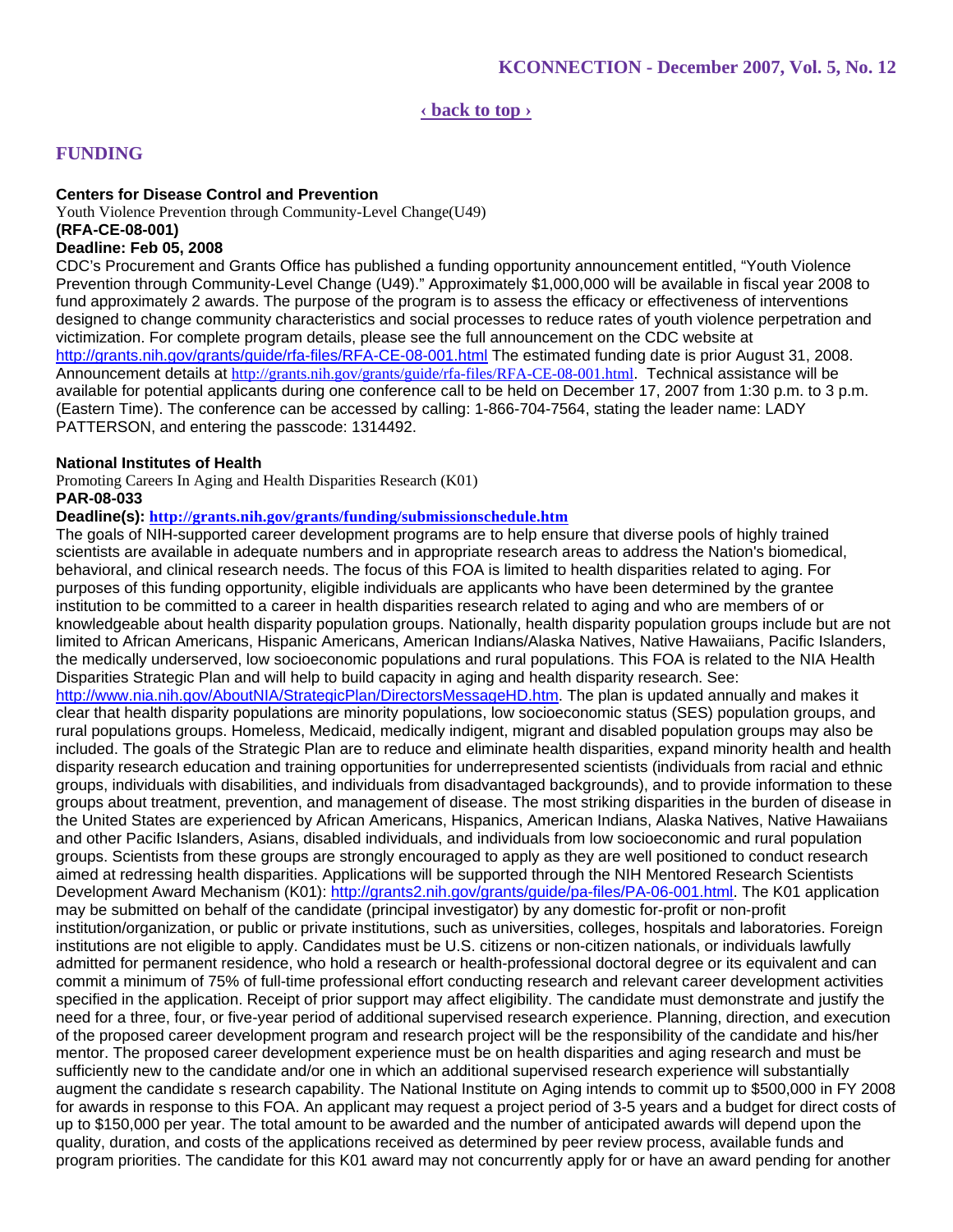NIH career development award. Up to two resubmissions of an application will be accepted. Renewals will not be allowed. Announcement details at **http://grants.nih.gov/grants/guide/pa-files/PAR-08-033.html** 

### **National Institutes of Health**

Promoting Careers In Aging and Health Disparities Research (K01) **(PAR-08-03)**

**Deadline(s): http://grants.nih.gov/grants/funding/submissionschedule.htm** 

The goals of NIH-supported career development programs are to help ensure that diverse pools of highly trained scientists are available in adequate numbers and in appropriate research areas to address the Nation's biomedical, behavioral, and clinical research needs. The focus of this FOA is limited to health disparities related to aging. For purposes of this funding opportunity, eligible individuals are applicants who have been determined by the grantee institution to be committed to a career in health disparities research related to aging and who are members of or knowledgeable about health disparity population groups. Nationally, health disparity population groups include but are not limited to African Americans, Hispanic Americans, American Indians/Alaska Natives, Native Hawaiians, Pacific Islanders, the medically underserved, low socioeconomic populations and rural populations. This FOA is related to the NIA Health Disparities Strategic Plan and will help to build capacity in aging and health disparity research. See: http://www.nia.nih.gov/AboutNIA/StrategicPlan/DirectorsMessageHD.htm. The plan is updated annually and makes it clear that health disparity populations are minority populations, low socioeconomic status (SES) population groups, and rural populations groups. Homeless, Medicaid, medically indigent, migrant and disabled population groups may also be included. The goals of the Strategic Plan are to reduce and eliminate health disparities, expand minority health and health disparity research education and training opportunities for underrepresented scientists (individuals from racial and ethnic groups, individuals with disabilities, and individuals from disadvantaged backgrounds), and to provide information to these groups about treatment, prevention, and management of disease. The most striking disparities in the burden of disease in the United States are experienced by African Americans, Hispanics, American Indians, Alaska Natives, Native Hawaiians and other Pacific Islanders, Asians, disabled individuals, and individuals from low socioeconomic and rural population groups. Scientists from these groups are strongly encouraged to apply as they are well positioned to conduct research aimed at redressing health disparities. Applications will be supported through the NIH Mentored Research Scientists Development Award Mechanism (K01): http://grants2.nih.gov/grants/guide/pa-files/PA-06-001.html. The K01 application may be submitted on behalf of the candidate (principal investigator) by any domestic for-profit or non-profit institution/organization, or public or private institutions, such as universities, colleges, hospitals and laboratories. Foreign institutions are not eligible to apply. Candidates must be U.S. citizens or non-citizen nationals, or individuals lawfully admitted for permanent residence, who hold a research or health-professional doctoral degree or its equivalent and can commit a minimum of 75% of full-time professional effort conducting research and relevant career development activities specified in the application. Receipt of prior support may affect eligibility. The candidate must demonstrate and justify the need for a three, four, or five-year period of additional supervised research experience. Planning, direction, and execution of the proposed career development program and research project will be the responsibility of the candidate and his/her mentor. The proposed career development experience must be on health disparities and aging research and must be sufficiently new to the candidate and/or one in which an additional supervised research experience will substantially augment the candidate s research capability. The National Institute on Aging intends to commit up to \$500,000 in FY 2008 for awards in response to this FOA. An applicant may request a project period of 3-5 years and a budget for direct costs of up to \$150,000 per year. The total amount to be awarded and the number of anticipated awards will depend upon the quality, duration, and costs of the applications received as determined by peer review process, available funds and program priorities. The candidate for this K01 award may not concurrently apply for or have an award pending for another NIH career development award. Up to two resubmissions of an application will be accepted. Renewals will not be allowed. Announcement details at http://grants.nih.gov/grants/guide/pa-files/PAR-08-033.html.

**‹ back to top ›**

# **CALL FOR SUBMISSIONS**

**Call For Abstract Submissions EXTENDED -- SOPHE 2008 Midyear Scientific Conference Harnessing the Winds of Change: Learning from Our Past to Build Our Future Renaissance Chicago Hotel Chicago, IL May 21-24, 2008** Submission Deadline: EXTENDED to December 8, 2007, 12:00 Midnight Click Here to Submit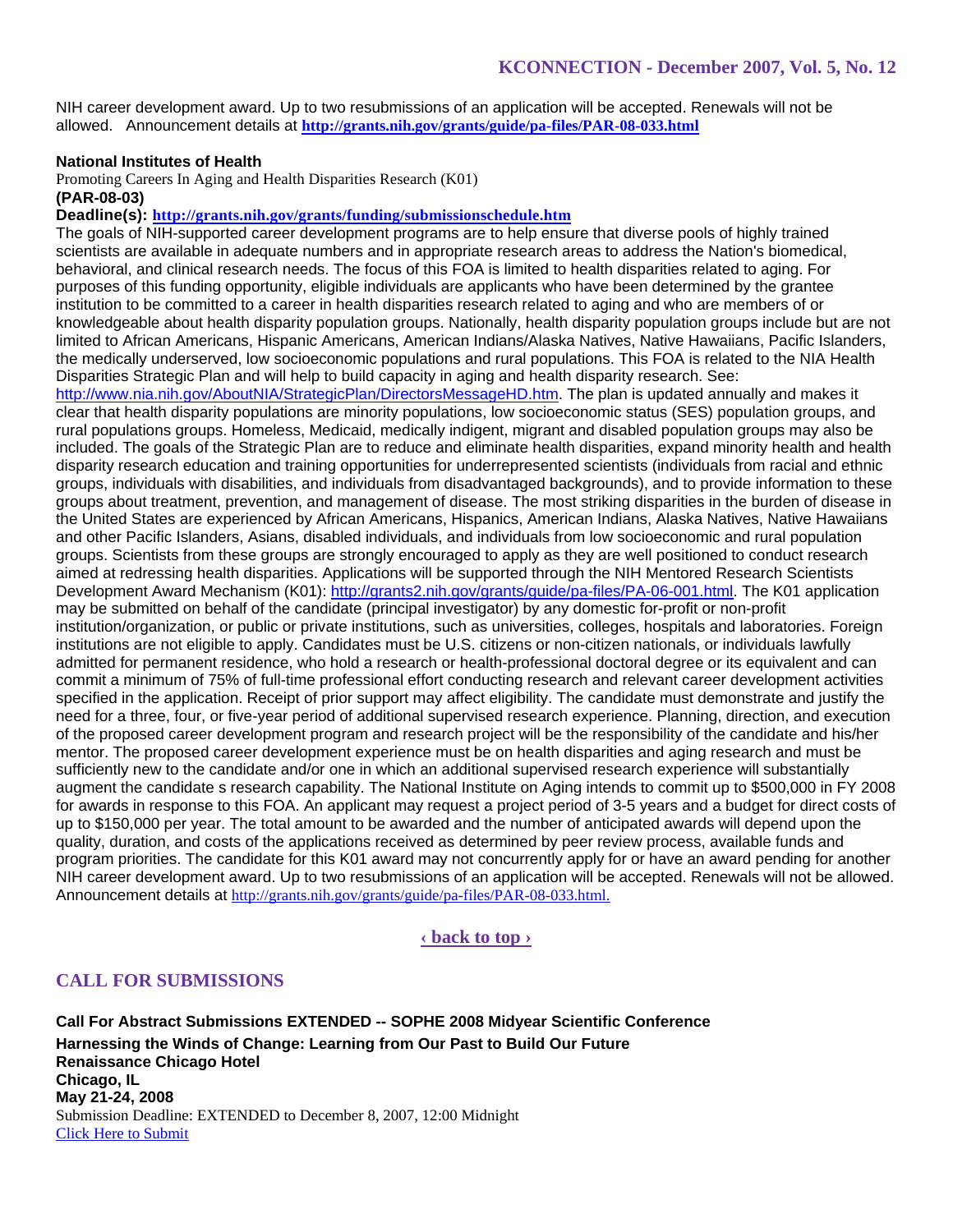**We invite you to submit an abstract for a paper, concurrent session, pre-conference workshop, or poster at the SOPHE Midyear Scientific Conference to be held May 21-24, 2008 in the Windy City of Chicago, Illinois. SOPHE's Midyear Scientific Conference theme, "***Harnessing the Winds of Change: Learning from Our Past to Build Our Future"***, builds on lessons learned in the past with innovative new approaches, technologies and skills to address age-old problems as well as emerging concerns. This Midyear Scientific Conference calls on our profession's finest and most forward-thinking minds to guide us into the future with a renewed commitment to address the problems we face, recognizing the values that define us. Keynote and plenary presentations as well as concurrent sessions will highlight major innovations or milestones that continue to define the evolution of the profession. This meeting marks SOPHE's celebration of 25 years of convening a Midyear Conference to share scientific discovery, and encourage dialogue, and exploration among health education professionals. Thus, the conference will return to its origins by incorporating intensive, ½ day skill-building workshops in various areas for all registrants. We seek abstracts that address the latest skills and competencies needed by health education and health communication specialists. Abstracts are also encouraged that focus on processes or outcomes, researcher or practitioner case studies, and application or lessons learned that promote audience discussion and participation. Abstracts are sought that provide an opportunity for those engaged at all levels and settings of health education and health communication to share innovative and effective practice and research that relate to the meeting's overall theme or any of the four sub-themes described below. ETHICS, VALUES, AND PHILOSOPHIES IN HEALTH EDUCATION: Abstracts are sought that examine the ethics and values that guide our profession, particularly as they relate to the care of the earth and the application of principles of social justice for all population groups. Some topical areas within this theme may include: ·Environmental health promotion; ·Gender equity in health; ·Health as a human right; ·Racial disparities in health care; ·Undoing racism; ·Gay, lesbian and transgender health issues; ·Ameliorative and fundamental change to address issues of poverty, social inequalities and health disparities. SKILL BUILDING FOR THE FUTURE: SHARING NEW SKILLS AND IDEAS IN HEALTH COMMUNICATION AND BEYOND: Abstracts are sought that will address the skills needed for the future of our profession that effectively use the technologies and approaches that are available, both new as well as tested. Some examples may include: ·Health communication: are we using our new technologies to the fullest? ·Using/incorporating new and emerging technology in health education; ·Health literacy; ·Leadership skills needed for health educators as well as community partners; ·Approaches to equipping community leaders; ·Tools of the trade for health educators: making them work, making them relevant; ·Financing health education: Funding health educators in practice; ·Developing effective advocacy skills; ·Global health communications; ·What we need to know to effectively address the issue of obesity; ·What we need to know to effectively address the needs of an aging population. Transformative Practice in Health Education and Health Promotion: Abstracts are sought that expand the knowledge base resulting from the translation of evidence-based research to practice in Community-Based Approaches to Health Education. Some topical areas within this theme may include: ·At what levels of the social ecology are health educators working, and how can this be expanded; ·How health educators can affect system level changes? ·Promoting health in the workplace; ·The health educator's role in local public health; ·Public health preparedness. Innovations in Health Education Research: Abstracts are sought that expand the knowledge base resulting from the translation of evidence-based research that address the chronic challenges in public health such as obesity, physical inactivity, HIV/AIDS, tobacco use, birth defects, and injury. Abstracts can also address assessing the effectiveness of behavior change strategies, advances in conceptualizing health problems and interventions that build on the social ecological perspective that has inspired our work since the late 1980's, to include cultural ecological models as well as critical theory, political economy and dismantling racism approaches. Submit abstracts online by December 8th by 12:00 midnight at http://www.sophe.org/abstract\_index.asp.**

# **Call for Projects -- INVOLVE**

### **Deadline: December 10, 2007**

INVOLVE is a national advisory group in England, funded by the Department of Health, which aims to promote and support active public involvement in National Health Service, public health and social care research. INVOLVE believes that involving members of the public leads to research that is: \*more relevant to peoples needs and concerns; \*more reliable; \*more likely to be used. INVOLVE is looking to commission the following two projects: \*Identifying examples of public involvement in social care research in England \*Identifying examples of user controlled research in England. Both project briefs can be downloaded from the INVOLVE website at www.invo.org.uk. The closing date for applications is 1pm on Monday 10th December 2007.

Only postal applications can be accepted. If you have any questions, or would like hard copies of the project briefs or the information in alternative formats, please contact Helen Hayes, Information Officer, INVOLVE, hhayes@invo.org.uk

#### **Call for Papers – Center for Community Change's Taproots Projects**

**Interdependence and Community: A Discussion about the Values and Vision of the Progressive Movement Washington, DC**

#### **April 16-18, 2008**

#### **Deadline: December 14, 2007**

The Center for Community Change's Taproots Project seeks papers for a convening to be held in Washington, DC, April 16-18, 2008. This event will bring together activist-thinkers from the fields of community organizing, advocacy, media, and the academy, for a discussion about the twin values of interdependence and community, which are central to the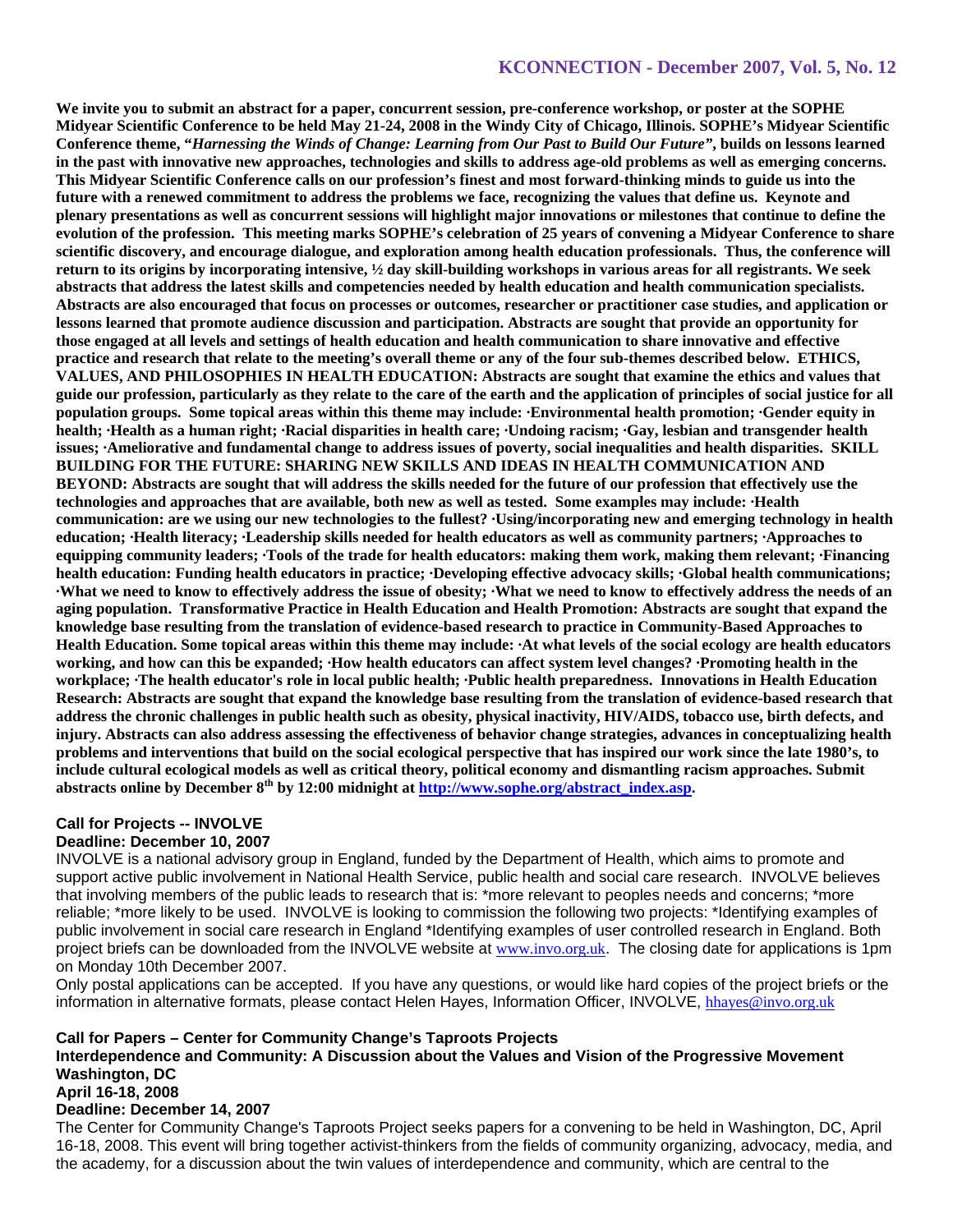development of a progressive movement for economic justice and social change. The Center for Community (CCC) was founded in 1968, dedicated to building the power and capacity of low-income people, particularly people of color, to change the institutions and policies that affect their lives. In partnership with more than 100 grassroots organizations, the Center is working to elevate and strengthen values of community and interdependence in order to reduce the dominance of extreme individualism in society. This convening will highlight scholarship that informs and sheds light on questions arising from grassroots organizations as they grapple with the challenges inherent in developing a liberatory politics of community. The meeting will be open to the authors of selected papers, invited discussants from a range of fields, and a cadre of advocates and organizers representing CCC's partner organizations. Convening Theme: The United States has long understood and honored the spirit of community. The national motto of E Pluribus Unum reflects the value of strength and unity through diversity, and there are many celebrated examples of our nation turning to collective action to address problems of poverty and injustice. On the local level, traditions of barn raisings, rent parties, and labor strikes underscore both an understanding of the fundamental interdependence of people, and a strategic orientation of people in struggle to combine their efforts and work collaboratively. Despite the traditional valuing of the communal, individualism also has immense ideological significance in the United States. In the last few decades, the emphasis on the concepts of individual liberty and independence has eclipsed the value of social cohesion. The inadequacies of extreme individualism are evident in the "up by the bootstraps" ethos that is blind to structural forces of oppression; the "you're on your own" theory of economics that devolves economic power to the individual through tax cuts, private pensions, and medical accounts; and in the "go it alone" mentality that has justified callous and irresponsible foreign policies. While destructive individualism, egotism, and alienation are outgrowths of the modern culture of capitalism, there are alternative models and resources for knitting individuals together into the "network of mutuality" and "garment of destiny" that Martin Luther King, Jr. wrote of in his 1963 "Letter from Birmingham Jail." This convening will model King' expansive vision of community by engaging participants from diverse backgrounds and perspectives, and bringing together activist-thinkers from the academy and the field of community organizing to investigate the following three themes: 1. The roots and sources of community values. What are the historical, cultural, spiritual, philosophical and/or scientific groundings for rediscovering and embracing interdependence as fundamental to our understanding of social interactions? How can we explore these roots of community while being careful to reject tones of nostalgia, loss and despair that would discount the positive social transformations brought about by justice movements of the past? What are some models of community, such as those found in nature, history, cultural traditions, etc. that may offer resources that are otherwise hidden or ignored by the dominant individualistic culture? 2. The practice and valuation of community and interdependence in the current conjuncture. What are some current cases of community-building projects, particularly pluralist examples where harmony comes from openness to particularity? In what ways does the broader culture subordinate the values of community and perpetuate a destructive individualism, and what have been the progressive responses to this phenomenon, thus far? How might changes in the material world, due to globalization, technology and demographic trends, create opportunities and/or pose barriers to shifting the balance from extreme individualism towards community? 3. The implications of the political project of elevating community on both our visioning the future and our propositions for change. In what ways could a re-orientation towards conceptions of community and interdependence fundamentally shift progressives' demands, and uses, of power? If we take seriously the elevation of community as a central value for progressive movement-building, what are the future meanings of wealth, democracy, the nation state, meritocracy, identity, etc.? What are some ways that the values of community and interdependence have the potential to transform the kind of change we want to bring about in the world, and how do we translate these implications into new concrete proposals, prescriptions, and strategies for making change? The goal of this convening is not to arrive at a unified view of the meanings of community and interdependence, but rather to engage in an ongoing process of grappling with the diversity of views and values that inform and contribute to the development of a movement for progressive social change. Submission Procedures: We invite interested parties to submit paper proposals or abstracts (500-1000 words) that relate to one of the three themes above, no later than December 14, 2007. Those whose proposals are selected will be notified by January 11, 2008, and will be expected to submit their papers (2,500 to 3,500 words) by February 29, 2008. Selected papers will serve to focus, and provide direction to the discussions over the course of the convening. As such, the papers should be thoughtful, provocative, and also written in the language of public discourse. Papers accepted for presentation at the convening may also be invited for publication on the Center for Community Change's website or in a projected book. All proposals and requests for information about this convening should be sent to: Sean Thomas-Breitfeld, Associate Director, Taproots Project, Center for Community Change - New York Office 330 Seventh Avenue, Suite 1802 New York, NY 10001, Fax: 212-643-8026, sthomas-breitfeld@communitychange.org.

#### **Call for Comments – National Institute of Mental Health's Strategic Plan Deadline: December 21, 2007**

In May 2007, the National Institute of Mental Health launched the process to develop a new Strategic Plan that will serve as a guide to the Institute for advancing mental health science over the next 3-5 years. The Institute has now completed a draft of this Strategic Plan, and seeks public feedback before the main text is finalized. We encourage you to read the draft Strategic Plan and provide any comments you may have by Friday, December 21, 2007. The draft Plan can be accessed at the following website: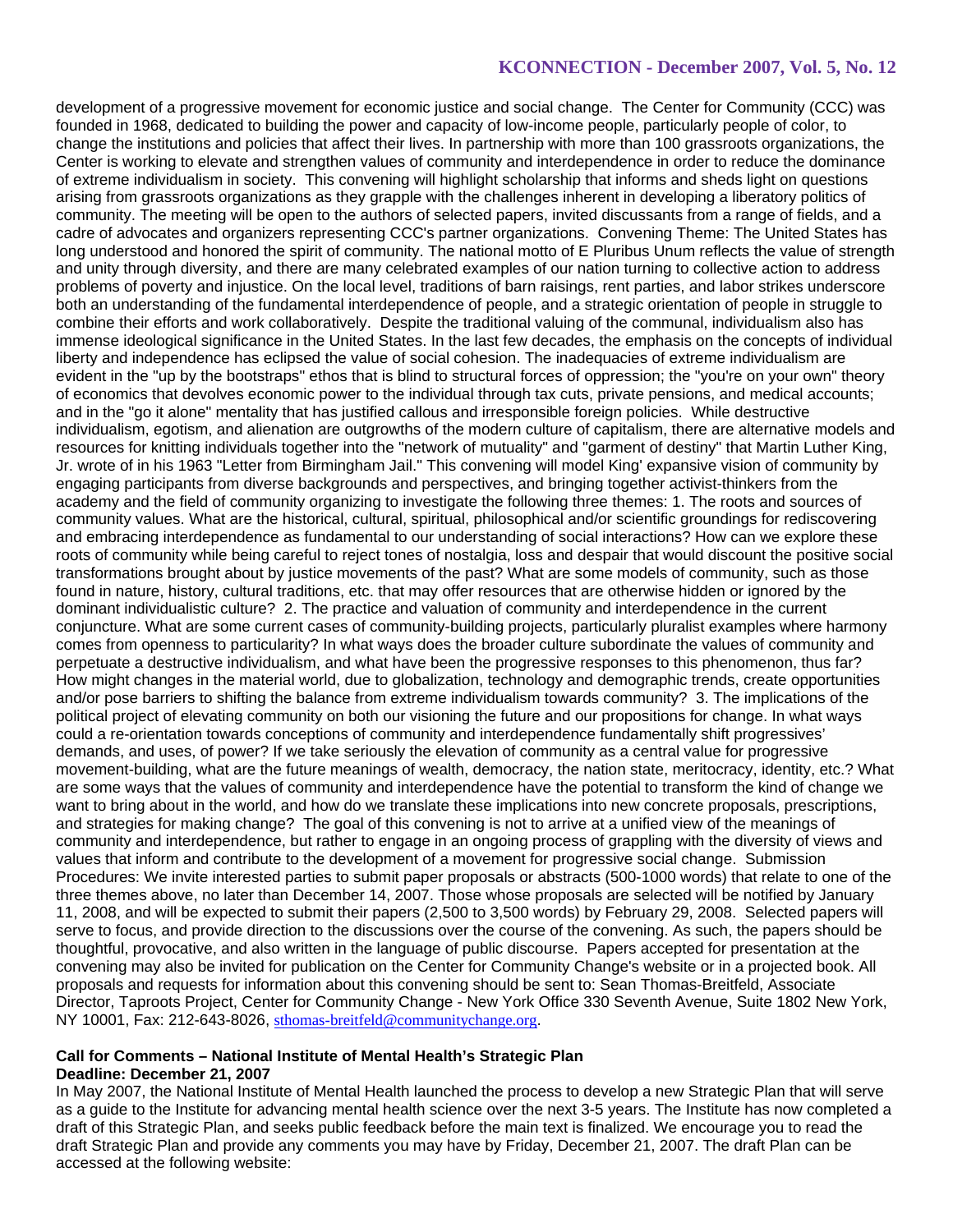### www.nimh.nih.gov/about/strategic-planning-reports/nimh-draft-strategic-plan.shtml.

### **Call for proposals – Grants for Research Using 2004 Survey of Income and Program Participation (SIPP) Panel Application Deadline: December 24, 2007**

We seek proposals for innovative research projects that go beyond existing knowledge of obtaining estimates from SIPP for sub-annual federal and state program participation and receipt amounts, using different recall periods and methods (including, if possible, Event History Calendar). The research should use data from the 2004 SIPP Panel. Comparisons to these same estimates from other data sources as well as various effects of program participation on low income populations are also encouraged. Funding has been provided by the Bureau of the Census, Housing and Household Economics Statistics Division.Applications and details are available at: http://www.npc.umich.edu/opportunities/research\_grants/sipp2007/.

# **Call for Papers – Theory in Action! The Journal of the Transformative Studies Institute Issue on "Theory, Social Justice, & Direct Action"**

# **Deadline: December 31, 2007**

While there have been many theoretical analyses of such aspects of social justice as stratification and inequality, and civil rights, there is a need for more research that connects activism with theory. We believe that theory without action and action without theoretical grounding are inherently flawed. To change the world, activists and scholars need to collaborate in order to inform one other's work. To this end, we especially seek papers in which theoretical analysis fosters societal change or in which practical experience guides theoretical research. Theory in *Action* invites U.S. and international submissions of well-researched and thought-provoking papers from various disciplines, including sociology, political science, psychology, art, philosophy, history, and literature. We welcome works by activists, independent scholars, graduate students, and faculty. We accept both theoretical and empirical papers by scholar-activists. Topics may include, but are not limited to: \*Novel Means of Resistance; \*Direct Political Action; \*Environment, Space, Social Justice, & Direct Action; \*Direct Action for Social Justice; \*Labor / Civil Rights & Direct Action; \*Globalization; \*Sex & Gender; \*Activism, Academia, & Scholarship; \*Activism & Resistance through the Arts; \*The Media & its Relationship to Societal Justice and Change; \*Non-violence vs. Active Self Defence and its Effectiveness; \*Historical Analysis; \*The Psychology of Transformative Learning & its Relationship to Action. Theory in *Action* is an international peer reviewed journal. Submissions are due December 31, 2007. Guidelines for submission are online at: http://transformativestudies.org.htm. Submissions should be sent using our on-line form found in the 'submissions' menu.

### **Call for Proposals – Round 3 -- The Robert Wood Johnson Foundation**

# **New Connections Initiative: Bringing Diversity to RWJF Grantmaking and Increasing Secondary Analyses, Junior Investigators Program**

### **Deadline: January 4, 2008**

New Connections is designed to expand the diversity of perspectives that inform RWJF programming and introduce new researchers and scholars to the Foundation, while simultaneously helping to meet Foundation staff needs for data analysis that measures progress towards program objectives. This program seeks early to mid-career scholars who have been underrepresented in research activities. This includes researchers who are historically underrepresented ethnic or racial minorities, first-generation college graduates, and individuals from low-income communities. This third round will consider proposals addressing questions from the Health Insurance Coverage, Building Human Capital, Childhood Obesity, Pioneer, Public Health, Quality/Equality, and Vulnerable Populations teams. Junior Investigators are those who have completed their doctorates or terminal degrees within the last seven years (June 1, 2001). Junior Investigators are eligible for grants of up to \$55,000, which includes funding for a consultant and methodological training. Junior Investigators must address the program team questions through secondary analysis of existing datasets. For more information and to apply, please visit the New Connections website at www.rwjf-newconnections.org.

#### **Call for Proposals – Round 3 -- The Robert Wood Johnson Foundation**

# **New Connections Initiative: Bringing Diversity to RWJF Grantmaking and Increasing Secondary Analyses, Senior Consultants Program**

#### **Deadline: January 4, 2008**

New Connections is designed to expand the diversity of perspectives that inform RWJF programming and introduce new researchers and scholars to the Foundation, while simultaneously helping to meet Foundation staff needs for data analysis that measures progress towards program objectives. This program seeks early to mid-career scholars who have been underrepresented in research activities. This includes researchers who are historically underrepresented ethnic or racial minorities, first-generation college graduates, and individuals from low-income communities. This third round will consider proposals addressing questions from the Health Insurance Coverage, Building Human Capital, Childhood Obesity, Pioneer, Public Health, Quality/Equality, and Vulnerable Populations teams. Senior Consultants are individuals who have the expertise and/or research skills necessary to address various relevant issues in health and health care. Senior Consultants are eligible to receive up to \$50,000 in either contracts or grants. Senior Consultants must address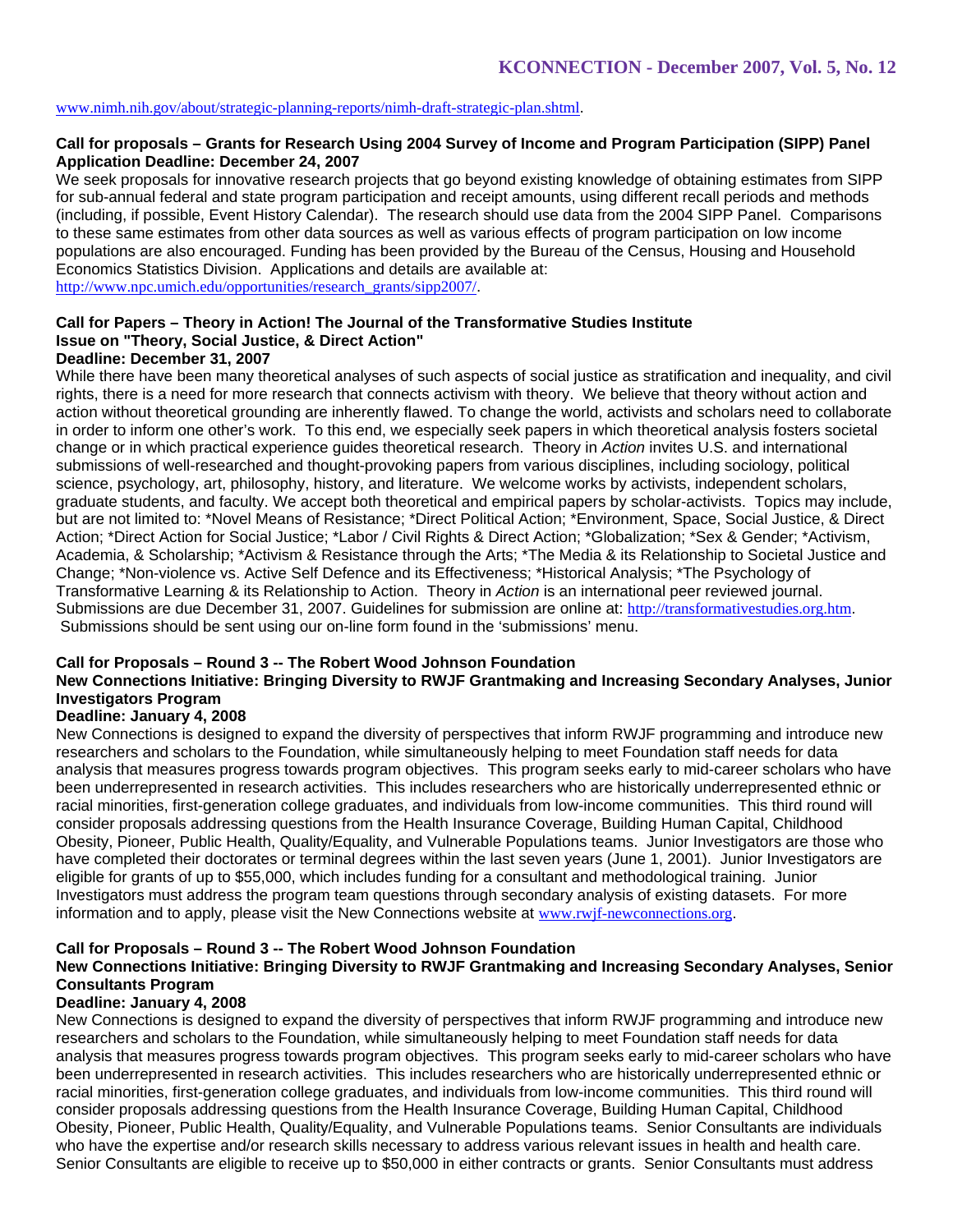the program team questions through projects that may be quantitative or qualitative projects. For more information and to apply, please visit the New Connections website at www.rwjf-newconnections.org.

### **Conference/Call for Proposals -- Center for Race and Ethnicity, Rutgers University DNA, RACE, AND HISTORY Center for Race and Ethnicity Rutgers University New Brunswick, NJ**

**Friday-Saturday, April 18-19, 2008 New Deadline: January 10, 2008**

Organizers: •Keith Wailoo, Director, Center for Race and Ethnicity/History/Health Policy, Rutgers; •Mia Bay, Associate Director, Center for Race and Ethnicity/History, Rutgers; •Catherine Lee, Sociology, Rutgers; •Alondra Nelson, African-American Studies, American Studies, and

Sociology, Yale. Although scholars have long agreed that race is a social rather than genetic or biological reality, recent trends in DNA analysis have blurred this distinction. Today, genetic markers are discussed often as a proxy for race and ethnicity, lending renewed authority to biological conceptions of human difference. Employed for diverse purposes including genealogy, anthropology, evolutionary biology, and public history, genetic evidence promises to reshape understandings of individual and collective ancestry, the histories of particular social groups, and the significance of race in history and in the present. Across societies, genetic evidence is being called upon to perform a kind of racially-charged cultural work – to repair and recast the past, and to reshape identity in the present. This conference brings together scholars from a wide range of disciplines – history, cultural studies, genetics, law, medicine, anthropology, ethnic studies, sociology, and other fields – to examine the emerging and often contested connections between race, DNA, and history. We welcome papers on a variety of topics, including the historical use of DNA in biomedicine and the social sciences, the implications of the use of DNA in law, epidemiology, and other fields, the historical uses and misuses of genetic information, the way in which genetic testing is reshaping understandings of group identity, both within and across cultural and national boundaries, and the cultural, ethical, social, and philosophical challenges raised by relying upon DNA to resolve questions of history and identity. The DNA, RACE, AND HISTORY conference will consist of a series of intensive panel discussions of short pre-circulated papers (15-30 pages). Paper proposals (DUE by January 10, 2008) should be no more than 1-2 pages in length, should engage intersections between race, history, and the mapping, testing, analysis, and cultural meanings of DNA in and beyond the United States, and should provide a platform for broad, crossdisciplinary discussion. Travel and accommodation expenses relating to conference will be covered by the Center for Race and Ethnicity. Interested participants are asked to submit their paper proposals to the Center at raceethnicity@sas.rutgers.edu. We expect that an edited volume will be published from the proceedings.

#### **Call for Papers -- Environmental Justice, A New Peer-Reviewed Quarterly Journal, Launching Spring 2008 Call for Papers on human health and the environment, occupational health, science and technology, land use, public policy, urban planning, legal history as it pertains to environmental justice, sociology and anthropology of environmental health disparities Deadline: January 10, 2008**

Editor-in-Chief \*Sylvia Hood Washington, MSE, PhD, ND, \*/University of Illinois at Chicago School of Public Health has gathered an illustrious editorial board including but not limited to Kenneth Olden, Michael Dorsey, Michael Eagn, /\*Christopher Hamlin, Martin Melosi, Gregg

Mitman, David Naguib Pellow, Paul. Rosier, David Rosner, Chris Sellers, Kristin

Shrader-Frechette, Jeffrey Stine, Julie Sze, Nancy C. Unger, and Douglas Weiner.\*

Environmental Justice will focus on the legal challenges threatening and adversely affecting our health and well being, especially minority and low-income populations. These challenges will continue to grow as more attention and social responsibility is directed toward redressing inequitable environmental practices and hazards. Legal challenges and lawsuits to ensure prevention of harmful policies, projects, and developments are within its purview, as are issues of compliance and enforcement, activism, and corrective actions. Environmental Justice is a law journal but it extends to industry and public policy. Legal challenges abound, in both the public and private sectors. Studies that demonstrate the adverse health affects on populations who are most subject to health and environmental hazards are pertinent, as well as the complicated issues inherent in remediation, funding, relocation of facilities that pose hazardous risk to health, and selection for new locations. Questions of legalities in relation to these concerns will be anticipated and discussed. Environmental Justice will be published by Mary Ann Liebert, Inc.,

publishers http://www.liebertpub.com/env. PLEASE SUBMIT YOUR MANUSCRIPTS TO THE EDITOR-IN-CHIEF FOR CONSIDERATION FOR THE INAUGURAL ISSUE NO LATER THAN JANUARY 10, 2008. There will be a web-based manuscript submission system up and running by January 1 (see our website) or you can submit your papers directly to the Editor-in-Chief at: drswashumuc@aol.com.

# **Call for Papers – American University's Second Annual International Multidisciplinary Conference**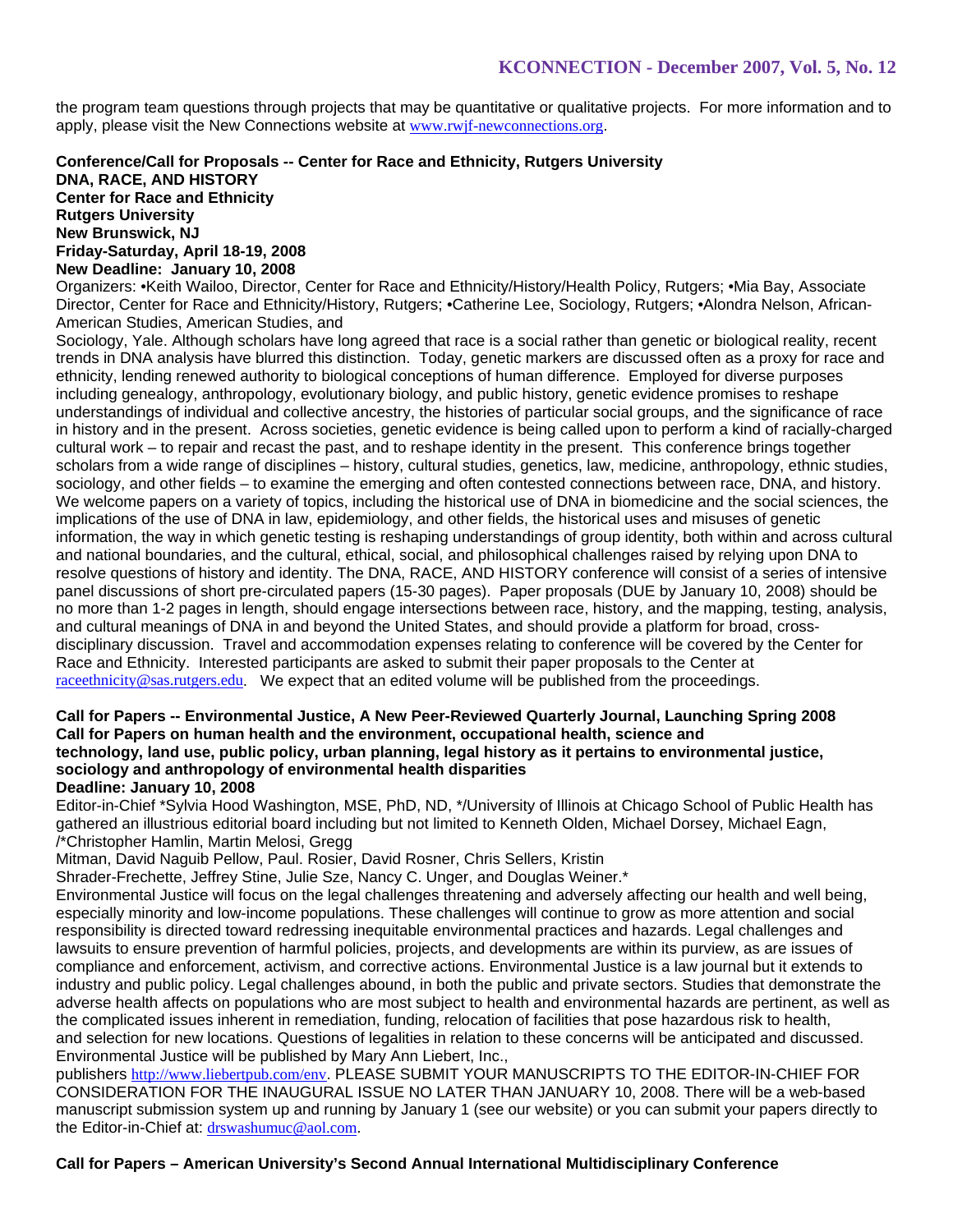# **"Interrogating Diversity: Representation, Power, and Social Justice" American University Washington, DC March 21-22, 2008**

# **Abstracts Due: January 14, 2007**

The College of Arts and Sciences Graduate Student Council and the Department of Anthropology at American University, Washington, DC, is pleased to announce the Call for Paper proposals for the Second Annual International Multidisciplinary Conference "Interrogating Diversity". This year's theme is "Representation, Power, and Social Justice". The conference will provide presenters the opportunity to present their research in a forum with an active and engaging audience devoted to

discussion as it "Interrogates Diversity" by looking at the effects and affects of power dynamics behind gentrification, environmental policies, language and the media and health inequalities which are closely connected to the way in which places, communities and cultures get represented. We invite these interrogations through the gamut of theory-based papers to discussions of research-in-progress. Indeed, this space will provide a wide range of discussions - either in English or Spanish - to encourage and facilitate open and honest discussions that are often taken for granted. Scholars from all fields of study are welcome to engage in fruitful,

analytical discussion. This year's themes examine the following four areas of concern that are meant to be suggestive rather than restrictive: (1) Gentrification, Development, and Displacement, Main Session Chair: Naomi Jagers. Co-chairs: Kalfani Ture, Michel Tinguiri, Social science is increasingly giving attention to the effects of environmental and development policies as they have been implemented in a rapidly urbanizing and globalizing world including displacement of people and communities that often result. Equal attention has been given to processes by which people resist, create community identity and shape social space in the face of such policies. It is recognized that these processes not only disrupt physical space and people's sense of belonging, but also that such trends and policies often adversely affect vulnerable communities along the lines of class, race, gender, & religion. We welcome interdisciplinary papers addressing and/or re-examining themes including and related to gentrification, urban planning and housing policy, development, refugee, tourism, and displacement as they highlight power inequality, global political and economic inequality, inter- and intra-racial conflict, homelessness, and localized resistance to community dissolution. Please join us in exploring new insights that can inform academic and activist related discourse(s). (2) Language and social action, media representation, and the body, Main Session Chair: Jennifer Delfino, Co-Chair: Audrey Cooper, This panel explores the ways in which language emerges as a form of social action, both through media representation and as embodied practice. We welcome papers from any social science discipline that explore the connections between language, social action, the media, and the body, as well as any that seek to challenge the ways in which these topics are linked together to interrogate power and dominant forms of representation, as well as to identify openings for theorizing social change and acting towards social justice. (3) Interdisciplinary Contributions to Environmental Policy and Practice. Main Session Chair: Rodolfo Tello, How can we promote greater inclusion of social justice concerns while improving the effectiveness of environmental interventions? We are looking for papers addressing potential and actual contributions to contend with current socioenvironmental problems. From a results-based perspective, we expect to gain a better understanding of the different ways of approaching these issues, both at the policy and on the ground levels, and their degree of effectiveness within the context of their application. Proposals from different disciplinary and non-disciplinary concentrations are encouraged, including environmental anthropology, political ecology, environmental justice, human geography, ecological economics, environmental activism, sustainable development, environmental sociology, political science, environmental education, conservation social science, and other related interdisciplinary programs. Join us in an effort to build a more socially inclusive conservation practice! (4) Inequalities in Health and Healing, Main Session Chair: Nell Haynes, Health and healing are conceptualized and practiced diversely among different groups. Even such concepts are often problematic in certain places. We welcome papers exploring relationships between health, inequalities, healing practices, and larger social processes. Papers addressing wellness, illness, health, healing, disease, injury, and cultural competency as they relate to individuals, families, or communities will be productive to this discussion. Particularly of interest are disparities in health and healing due to age, gender, race, citizenship, ethnicity, and socioeconomic conditions. Proposals are encouraged from disciplines such as medical anthropology, sociology, international studies, public health, gender studies, or other interdisciplinary programs, as well as health policy organizations and practitioners. Through this discussion we hope to advance social justice by exploring how health needs are or are not being met. ABSTRACT SUBMISSION: Please send an abstract of your paper or workshop proposal to our conference's email interdivconferenceii@gmail.com not later than January 14, 2008. bstracts should not exceed 300 words. If your paper speaks specifically to one of our four themes, please indicate so in the subject line and/or include the session's main chair name. Please visit our website at  $\text{th}(x)$ /www.american.edu/anthro/indiv/> for more information and/or contact session chairs: interdivconferenceii@gmail.com.

**Call for Abstracts -- The Canadian Public Health Association (CPHA) 2008 Annual Conference. Halifax, Nova Scotia Canada**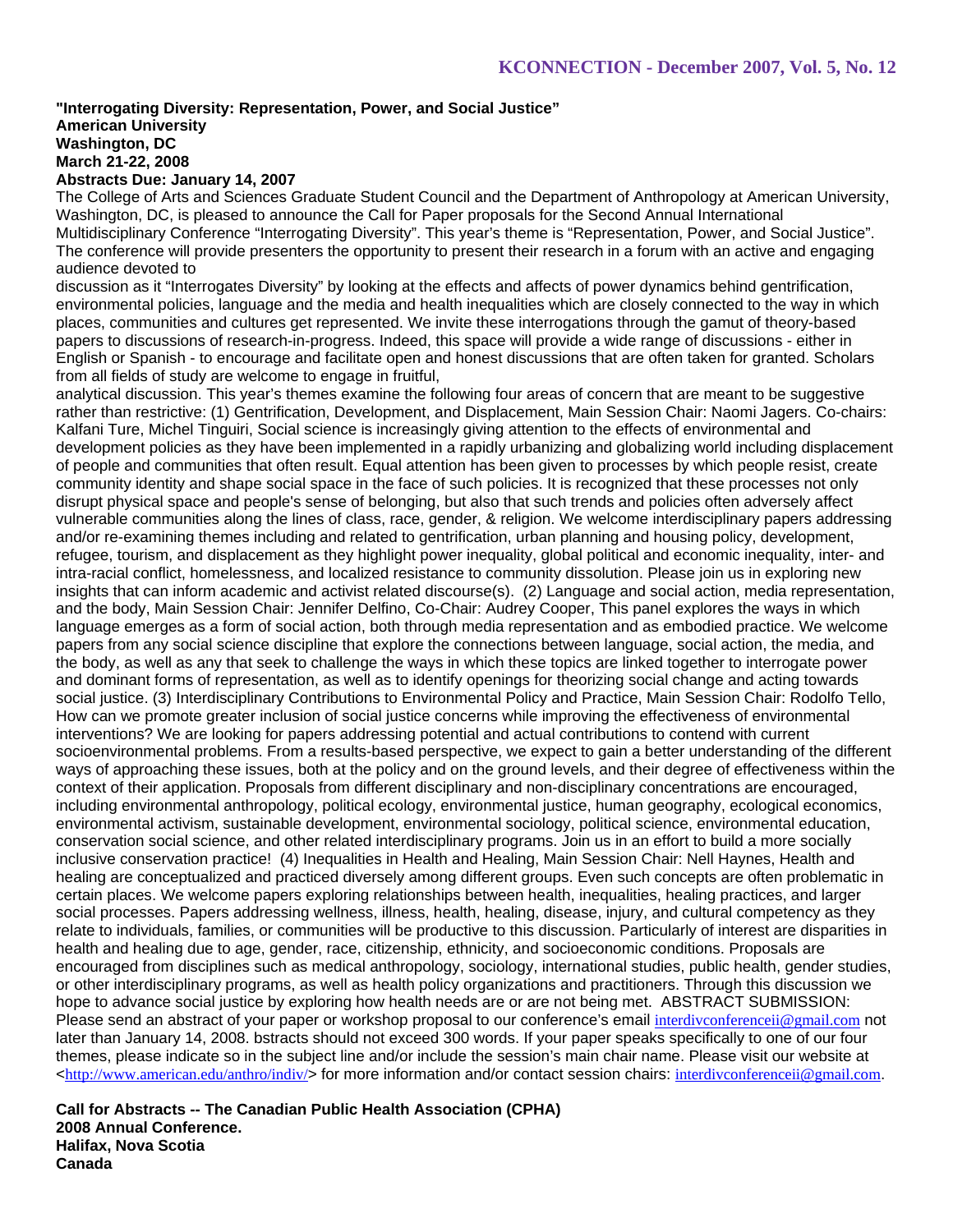# **June 1-4 , 2008.**

#### **Deadline: January 30, 2008**

CPHA is pleased to be partnering with the Canadian Institute for Health Information, Canadian Population Health Initiative, the Canadian Institutes of Health Research, Institute of Population and Public Health, the National Collaborating Centres for Public Health and the Public Health

Agency of Canada. This conference is hosted in association with the Public Health Association of Nova Scotia. The major goals of the CPHA 2008 Annual Conference are to: \*Provide a forum to critically reflect on our progress and to consider Canada's future role in the reduction of health inequalities in response to the anticipated report of the WHO Commission on Social Determinants of Health. \*Showcase innovative research, policies and practices that address the social, political, cultural, economic and environmental determinants of health. \*Profile strategies for building the capacity of population and public health at all levels, and leverage the potential of partnerships and collaboration. \*Provide a meeting ground for knowledge exchange. The conference theme will be "Reducing Health Inequalities Through Evidence and Action." The conference streams will be: People, Places, Effecting Systems Change. Presentation abstracts must be submitted online by January 30, 2008. If you have knowledge to share, or know of someone who might be interested in submitting an abstract, please visit our website www.cpha.ca to access the Call for Abstracts. If you wish to volunteer to help with the review

of abstracts, please e-mail Una Folkson Singh at conference@cpha.ca indicating your expertise in relation to the theme and streams for the conference.

### **Call for Posters -- Xavier University of Louisiana College of Pharmacy, Center for Minority Health & Health Disparities Research and Education**

**2nd Annual Health Disparities Conference: Improving Medical Effectiveness and Health Outcomes to Eliminate Health Disparities through Multidisciplinary Collaborations**

**Westin at Canal Place (formerly the Wyndham)**

### **New Orleans, Louisiana**

# **April 10-12, 2008**

# **Deadline: February 1, 2008, 4:00 p.m. (EST)**

No Registration fee. Poster participants must pre-register and attend meeting.

This conference will present, examine and create replicable cross-disciplinary collaborative models, networks, and strategies that integrate all levels of providers to improve health outcomes, increase medical effectiveness, and eliminate health disparities. February 1, 2008 – Deadline for all abstracts due to the Secretariat by 4:00 pm (EST). February 28, 2008 – All abstract acceptance notifications will be sent via email. Education Credits: CE, CEU, and CME credit will be available at no cost to attendees. Information: http://xula08.the1joshuagroup.com/posters.html. Who should attend: This conference is expected to attract participants from clinical, research, and community audiences whose work incorporates the use of mid-level providers in an interdisciplinary manner to eliminate health disparities. Participants will include clinicians (pharmacists, nurses, physician assistants, other allied health professionals, and physicians), social workers, health policy makers, health educators, researchers, and public and community health leaders. Special Event: A Friday Town Hall Meeting will be presented by conference attendees and health care providers in the Greater New Orleans area to address health disparities related issues, and will prepare those in attendance on how to become better self health advocates. Selected Topics/Areas: 1.0 Disease Process and Disparities; 2.0 Health Maintenance/Prevention; 1.1 Cancer; 2.1 Nutrition; 1.2 Diabetes; 2.2 Overweight / Obesity; 1.3 Heart Disease and Stroke; 2.3 Lipid Management; 1.4 Kidney Disease; 3.0 Health Services/Policy; 4.0 Social Determinants of Health; 3.1 Public Health Infrastructure; 4.1 Environmental Health; 3.2 Healthcare Systems and Practices; 4.2 Community Intervention; 3.3 Disparities in Health Care; 4.3 Other; 5.0 Other; 5.1 Community-Based Program; 5.2 Research; 5.3 Women's Health.

### **Call for Abstracts -- Society for Epidemiologic Research**

Race And Class Inequalities In Health

Chicago, IL

June 24-27, 2008

We are looking for conceptual and data-based papers for presentation at the annual Society for Epidemiologic Research (SER) meeting in 2008. The overall theme of the SER meetings is the social determinants of health. There will be a contributed paper session on Race and Class Inequalities in Health and we encourage those of you working in this area to submit abstracts of your work. Accepted abstracts will be distributed at the June meeting and will also be published in a Supplement issue of the American Journal of Epidemiology. Abstracts must be submitted online at the following web address: http://epiresearch.org/abstracts/. Submissions will be accepted until February 1, 2008, 11:59 p.m. EST. Abstracts will then be reviewed and notification of acceptance/rejection will be sent via email to the primary author by April 30, 2008. For inquiries about this specific session on Race and Class Inequalities in Health, contact Irene Yen irene.yen@ucsf.edu or Pat O'Campo pat.ocampo@utoronto.ca. For information about the conference, please visit the SER website http://www.epiresearch.org/ .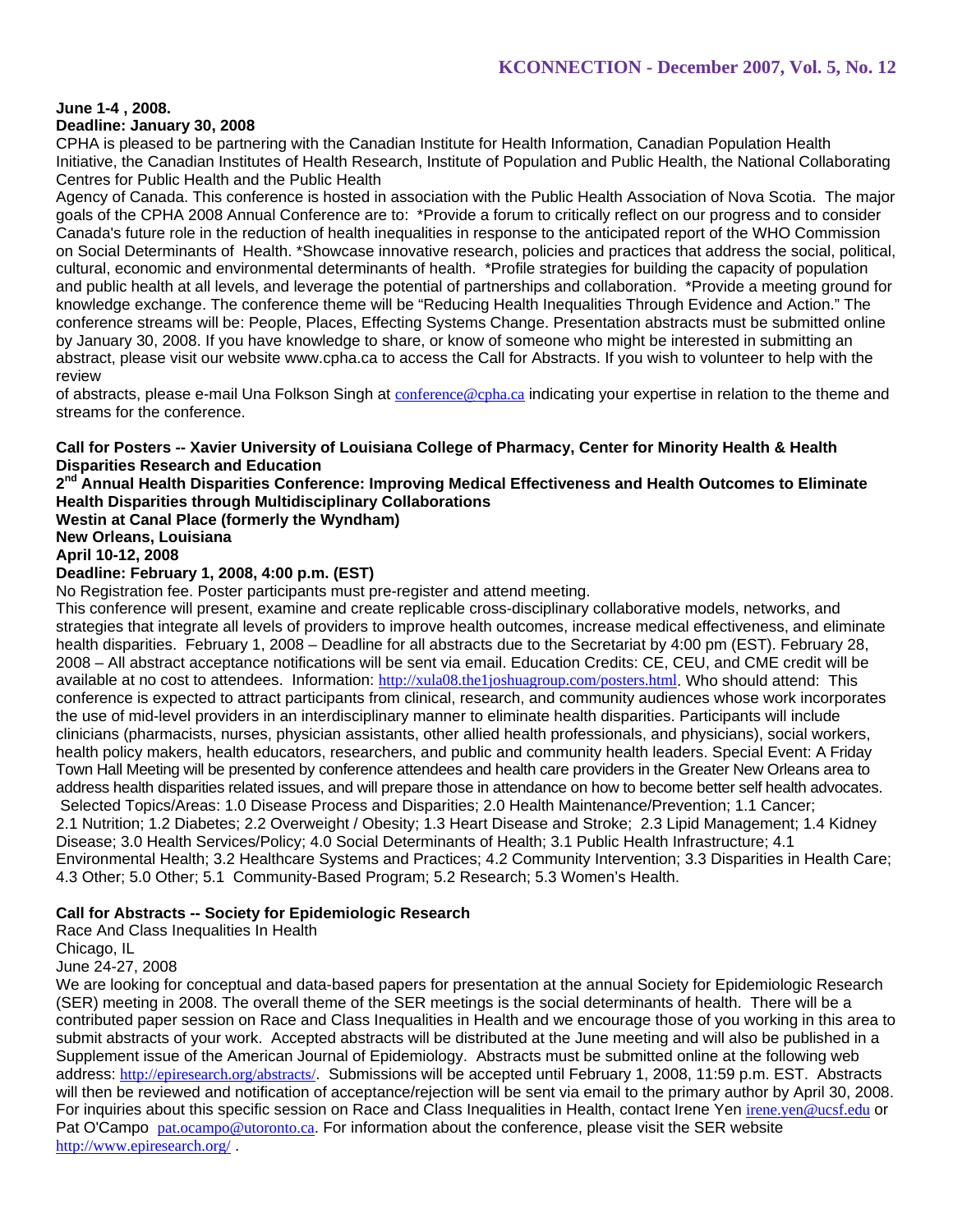#### **Call for Abstracts -- The Spirit of 1848 Caucus: A Network Linking Politics, Passion, and Public Health American Public Health Association: 136th Annual Meeting "Public Health Without Borders"**

# **San Diego, CA, October 25-29, 2008**

The Spirit of 1848 Caucus is organizing 4 oral sessions and 1 poster session for the 136th annual meeting of the American Public Health Association (San Diego, CA, Oct 25-29, 2008). The sessions will be organized around the 3 themes of our caucus, as described in our mission statement below. These themes concern the inextricable links between social justice and public health, as manifested in: the politics of public health data, social history of public health, and progressive pedagogy. To learn more about the Spirit of 1848 Caucus and sessions we have organized at past APHA meetings, please visit our website at: http://www.spiritof1848.org.

(1) POLITICS OF PUBLIC HEALTH DATA SESSION. For APHA 2008, the session will focus on:

"Analyzing health inequities: what's new in the 160 years since 1848? – applying new methods to longstanding problems of health injustice." Our twin premises for this session are that: (1) many of the types of health inequities that exist today, in 2008, were also present in 1848 – that is, unjust and unfair differences in health status and health care as caused by inequitable social divisions involving class, racism, gender, and sexuality, within and across countries, and (2) even so, much has changed in the 160 years since 1848. Within many countries, both the absolute rates and leading types of causes of disease, disability, and death have changed. Additionally, new technologies have altered the ability to define and detect disease and to conduct research to describe, explain, and depict the population distribution of – and inequities in – an array of outcomes involving health, morbidity, disability, mortality, and access to care. Examples of such new technologies include: geographic information systems (GIS) and the global positioning system (GPS), new tools for obtaining data (e.g., 24-hr ambulatory monitors, MRIs, genomic technologies, computer-assisted interview methodologies and computer-based tests, etc.), new statistical software for modeling data (e.g., for multilevel statistical analyses), and new technology-dependent approaches to visually presenting data. For this session, we are issuing an open call for abstracts for presentations focused on how new technologies are changing the ability of public health researchers, practitioners, and advocates to analyze and depict the magnitude of health inequities and reveal their societal determinants. Abstracts addressing issues of the politics of public health data in relation geopolitics, immigration, and the very definitions of "borders" (geopolitical and social) are especially welcome! This session will be in the American Public Health Association 136th Annual Meeting in San Diego, CA on Monday, October 27 in the 2:30 pm to 4:00 pm APHA time slot. (2) SOCIAL HISTORY OF PUBLIC HEALTH SESSION. For APHA 2008, our session will focus on: "History, Borders, Immigration, and Public Health: From 1848 to 2008 – 160 years of debate." This session will critically examine the use of health exams, from 1848 until now, for deciding who is and is not fit, according to whom, to become a legal immigrant. Case examples will focus on the role that public health, as a field, has played in immigration policy in both the US and other countries, with particular attention to public health, immigration, and the US-Mexico border. No unsolicited abstracts will be considered for this session. This session will be in the American Public Health Association 136th Annual Meeting in San Diego, CA on Monday, October 27 in the 2:30 pm to 4:00 pm APHA time slot.

(3) PROGRESSIVE PEDAGOGY SESSION. For APHA 2008, keeping in the spirit of commemorating 160 years of the Spirit of 1848, our session will focus on: "Teaching Critical History of Public Health and Health Policy: Progressive Pedagogy in Action." Building on the discussion at our APHA 2007 session, we are seeking submissions that describe strategies for engaging learners in the histories of diverse aspects of public health and societal determinants of health, so that they can better understand how we got to where we are now, what the struggles and victories and setbacks have been, and what the options are for engaging in a more historically conscious and grounded way in the issues confronting us now. Continuing with our focus from 2007, we are interested in receiving submissions that are about teaching the critical history of public health in a broad range of settings including schools of public health and medicine, worksites, K-12 schools, legislatures, communities, undergraduate education, and professional schools other than public health/medicine, including law, social work, journalism, and policy. For this session we are issuing an open call for abstracts: presentations for this session will be selected from abstracts submitted in response this "call for abstracts." This session will be in the American Public Health Association 136th Annual Meeting in San Diego, CA on Tuesday, October 28 in the 8:30 to 10:00 am APHA time slot. (4) INTEGRATIVE SESSION. Starting with the APHA 2002 Conference, the Spirit of 1848 has sponsored an "integrative" session that integrates the three themes of our Caucus. Embodying the inextricable links between social justice & public health, our three themes are: (a) the politics of public health data, (b) the social history of public health, and (c) progressive pedagogy. For APHA 2008, our integrative session will focus on "160 years of the Spirit of 1848: a critical celebration." Back in 1998, we organized an extravaganza to commemorate 150 years of the Spirit of 1848. We intend to do the same, albeit on a somewhat more modest scale, but still featuring, like the one 10 years ago, a combination of music, poetry, dramatizations, photography, and academic presentations to stimulate reflection on and commitment to public health activism. The intent is to regalvanize the spirit of 1848 and ask us to think critically about the accomplishments of the past 160 years we can celebrate, the setbacks endured and the suffering they have caused, and the work we need to do now, in our generation, in our own times, to advance the agenda of social justice and public health. No unsolicited abstracts will be considered for this session. This session will be held at the American Public Health Association 136th Annual Meeting in San Diego, CA on Monday, October 27, in the 4:30 to 6:00 pm APHA time slot. (5) STUDENT POSTER SESSION. Title: "Social Justice & Public Health: Student Posters -- The Spirit of 1848 Caucus is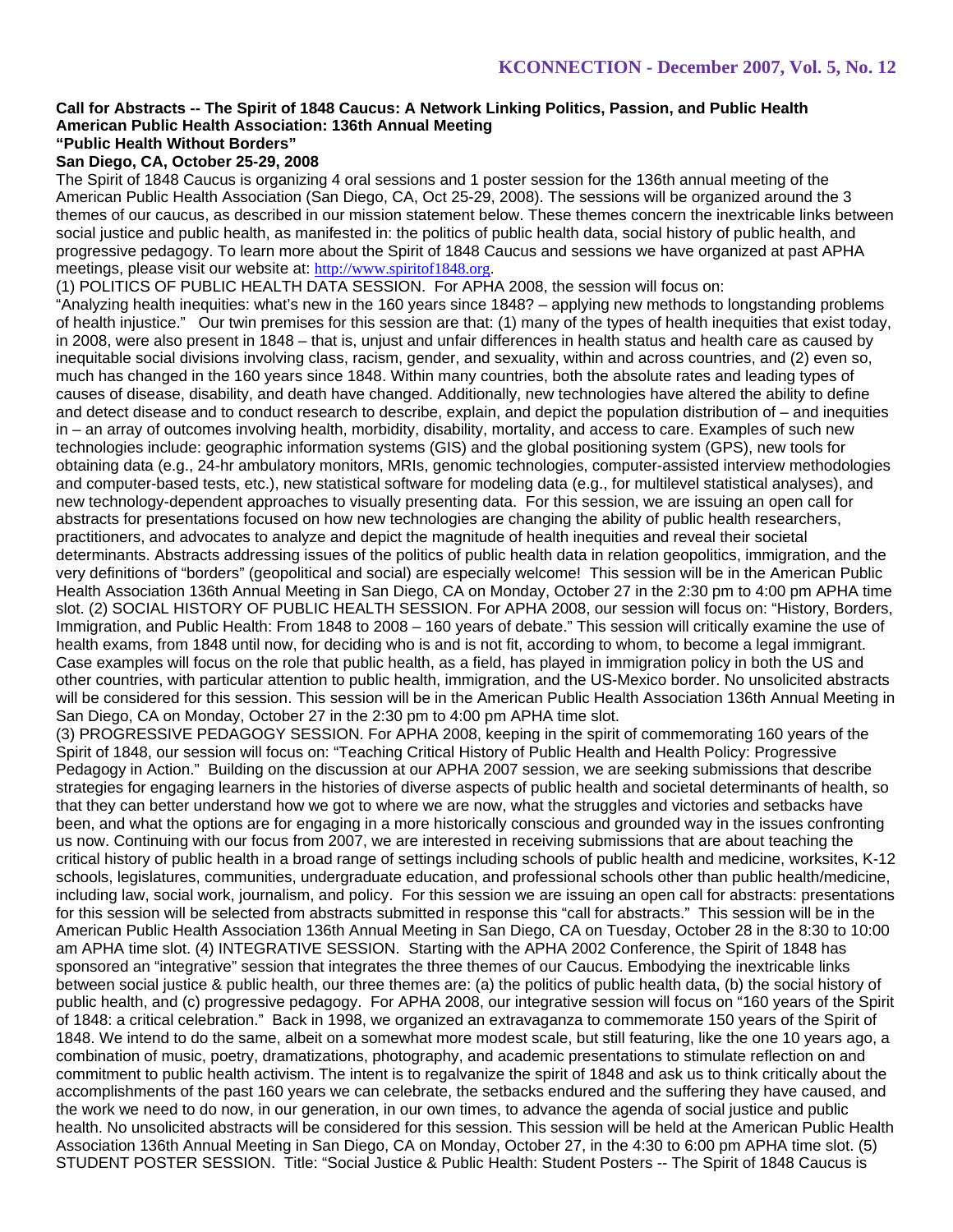soliciting abstracts from students of public health and health-related programs that highlight the intersection between social justice and public health from a historical, epidemiological, and/or methodological perspective. We welcome abstracts on topics ranging from public health research to public health practice to student-initiated courses on connections between social justice & public health. The work presented can be global, country-specific, or local. We encourage students at ALL levels of training in their work on public health to submit abstracts, whether undergraduates, master students, MPH students, or doctoral students; submissions will be judged in accordance to expectations appropriate for each level of training. Postdoctoral fellows are NOT eligible to submit posters. Abstracts should focus on furthering understanding and action to address the ways that social inequality harms, and social equity improves, the public's health. Examples of social inequality include inequitable social divisions within societies based on social class, race/ethnicity, and gender, as well as inequitable relations between nations and geographical regions. Given the theme of the conference, we especially welcome abstracts on the topic of public health and borders, whether referring to geopolitical boundaries or social divisions that harm health. For this session we are issuing an open call for abstracts: all posters for this session will be selected from abstracts submitted in response this "call for abstracts." This session will be held at the American Public Health Association 136th Annual Meeting in San Diego, CA on Tuesday, October 28, in the 12:30 pm to 1:30 pm APHA time slot.

**‹ back to top ›**

# **CAREER DEVELOPMENT**

#### **American Heart Association National Clinical Research Program Application Deadline: January 15, 2008**

OBJECTIVE: To encourage early career investigators who have appropriate and supportive mentoring relationships to engage in high quality introductory and pilot clinical studies that will guide future strategies for reducing cardiovascular disease and stroke while fostering new research in clinical and translational science, and encouraging community- and population-based activities. This grant is not intended to fund basic science or to support senior researchers, but encourages mentoring of early career investigators. TARGET MARKET/ELIGIBILITY: Health care professionals with a Masters, M.D., D.O. or Ph.D. degree. Also, post baccalaureate, predoctoral

students seeking a Ph.D., M.D., D.O., or equivalent degree who seek research training and experience under the supervision of a sponsor/mentor prior to embarking on a postgraduate research career. Individuals who have held NIH RO1 grants or American Heart Association grant-in-aid awards (or equivalent awards) are not eligible to be the principal investigator.

Interdisciplinary research teams are eligible. All principal investigators must also identify a senior coinvestigator/mentor with an earned doctorate and a track record of high quality clinical investigation. AWARD: Up to \$50,000 per year for direct costs, plus \$5,000 per year (10%) indirect costs. Total maximum for both years would be \$110,000. DURATION: Up to two years

*http://www.my.americanheart.org (Research Awards tab).* Women and minority candidates are encouraged to apply.

### **Association for the Study and Development of Community, Gaithersburg, Maryland Associate**

The Association for the Study and Development of Community (ASDC) is looking for a full-time Associate to help conduct research and provide technical assistance to public agencies, foundations, nonprofit representatives, community leaders, and evaluators. Candidates for this position should have knowledge and experience in conducting research on one or a combination of the following subject areas: (1) immigrant integration, race relations, and cross-cultural competency; (2) Achieving equity in health for diverse and disadvantaged populations; and 3)large systems and community change to promote healthy communities and prevent social problems such as crime, violence, HIV, and substance abuse. Candidates must be committed to scientific rigor, progressive social change, and community capacity building. The successful candidate must have: \*Two years prior experience (minimum) in the implementation of research on or evaluation of community based or systems changes projects, \*Masters degree (preferred) in social science and related fields (e.g., public health, community psychology, urban planning, etc.), \*Successful past experience conducting research or evaluations cross culturally, \*demonstrated proficiency in qualitative and quantitative research skills including data collection and management, \* Proficiency in Microsoft Office products(i.e. Word, Excel, & PowerPoint), \*Analysis skills including the use of computer analysis tools (e.g., SPSS, Atlas, or GIS), \*Ability to travel, \*Demonstrated ability to write and produce reports. Should be able to write clearly and concisely under time pressure. They are looking for well organized persons who have a deep desire to learn community based research and capacity building methods in a fast paced and fun environment. Should be able to manage multiple tasks. Persons fluent in Spanish and other languages are encouraged to apply. Also persons who are interested in developing web-based evaluation and training tools will have an advantage. Salary and Benefits: Salary is commensurate with skills and experience. Outstanding benefits, professional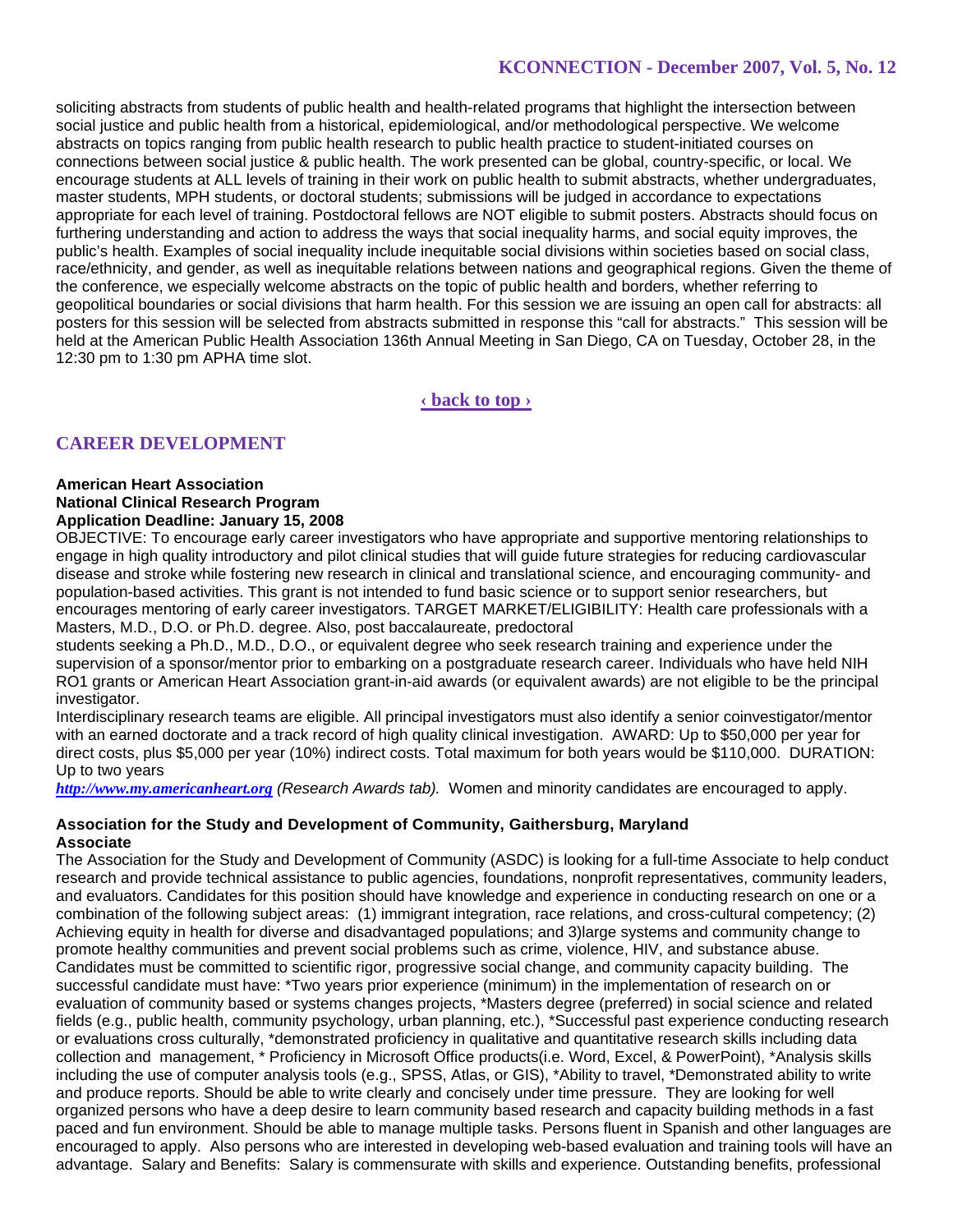development opportunities, and more. The position will be filled as soon as a suitable candidate is found. ASDC-A, 438 North Frederick Ave. Suite 315, Gaithersburg, MD 20877, 301.519.0724 (fax) or e-mail at jobs@capablecommunity.com. Find out more about ASCD at www.capablecommunity.com.

# **National Institutes of Health Office of Behavioral and Social Sciences Research Eight Annual Summer Institute on Randomized Clinical Trials Involving Behavioral Interventions Airlie Conference Center**

**Virginia July 13 - 25, 2008** 

#### **Application Due Date: January 31, 2008**

**General Information and Applications Available at** 

http://obssr.od.nih.gov/Content/Training\_and\_Career\_Development/Annual\_RCT\_Course/RCT\_2008/2008\_RCT.htm OBJECTIVE: to provide a thorough grounding in the conduct of randomized clinical trials to researchers and health professionals interested in developing competence in the planning, design, and execution of clinical trials involving behavioral or social interventions. The CURRICULUM will: \*Describe the principles underlying the conduct of unbiased clinical trials. \*Contrast biomedical vs. behavioral interventions in the context of RCTs. \*Evaluate and interpret critically the literature on RCTs for behavioral interventions. \*Contrast and evaluate alternative research designs in terms of their appropriateness. \*Contrast and evaluate methods for monitoring, coordinating, and conducting RCTs. \*Select appropriate outcome measures, enrollment strategies, and randomization techniques. \*Design a specific research proposal in collaboration with a multidisciplinary team. FACULTY: Faculty will consist of leading authorities in their fields, with extensive prior experience in the conduct of major clinical trials, with specializations in psychology, behavioral medicine, psychosomatic medicine, gerontology, oncology, cardiovascular diseases, statistics, clinical trials, and other areas. Over twenty Faculty members will be onsite over the course of the Institute. STUDENTS: Priority will be given to individuals who already have their PhD or MD (equivalent degrees accepted) and two years of subsequent research experience. Applicants should not yet have achieved a tenured position at their institution. Beyond these eligibility criteria we are seeking researchers who have demonstrated research experience and who will benefit from this summer institute on randomized controlled clinical trials. Further, the applications of those who have extensive research experience will only be considered after more junior investigators have been evaluated. Preference will be given to individuals who are not employees of NIH. While we will consider and may even accept applicants who do not meet these criteria, those who do will have higher priority. Due to the limited number of spaces in the course, applicants must be citizens or non-citizen nationals of the United States, or must have been lawfully admitted to the United states for permanent residence (i.e., possess a currently valid Alien Registration Receipt Card I-551, or other legal verification of such status). Women, minorities, and individuals with disabilities are encouraged to apply. If you require reasonable accommodations due to a disability to participate in this activity, please include this information with your application at least 60 business days before the course begins. *A request for disability-related reasonable accommodation will not influence the selection process!* COSTS: The Office of Behavioral Sciences Research, NIH, will pay for travel to and from the Summer Institute site, room and board, and course materials. There are no additional fees. Family members may accompany participants at their own expense. However, please note that the Airlie Conference Center is not set up as a vacation property. If accepted as a Fellow, please contact Ms. Monica Duda at 301-57700244 ext. 56 or mduda@blseamon.com to discuss this option before committing to the Institute. LOCATION: The course will be held at the beautiful Airlie Conference Center in the foothills of the Blue Ridge Mountains in Northern Virginia, "...providing a serene atmosphere for work and thought in a community of scholars..." Airlie is approximately 60 minutes driving time from Washington, DC and surrounding airports: http://www.airlie.com. APPLICATIONS Due January 31, 2008**:** Applications must be submitted electronically. The application instructions and forms are posted at http://www.blsweb.net/app2attend/. FREQUENTLY ASKED QUESTIONS: http://obssr.od.nih.gov/Content/Training\_and\_Career\_Development/Annual\_RCT\_Course/RCT03\_QA.htm. LISTSERV for Course Information: For periodic updates, join the electronic mailing list for forthcoming announcements and instructions by sending an e-mail message to listserv@list.nih.gov. The body of the message should read SUBscribe RCT-L [your full name]. The message is case sensitive; so capitalize as indicated! Don't include the brackets.The subject line should be blank. CONTACTS: Do you have questions about the course? Please address them to: Ronald P. Abeles, Ph.D., Special Assistant to the Director, Office of Behavioral and Social Sciences Research, National Institutes of Health, Bldg. 31C, Rm. B1C19, MSC 2027

Bethesda, MD 20892-2027, Telephone: 301.496.7859, Email: abeles@nih.gov.

#### **National Institute on Drug Abuse Summer Internship Opportunities Deadline: March 1, 2008**

The National Institute on Drug Abuse (NIDA), part of the National Institutes of Health (NIH), announced that today kicks off the application period for summer research training opportunities at its Intramural Program (IRP) facility in Baltimore, Maryland. The internship program -- now in its 21st year -- is part of NIDA's commitment to introducing the science of addiction to some of the best and brightest young scientists in America. Students who are accepted to the program will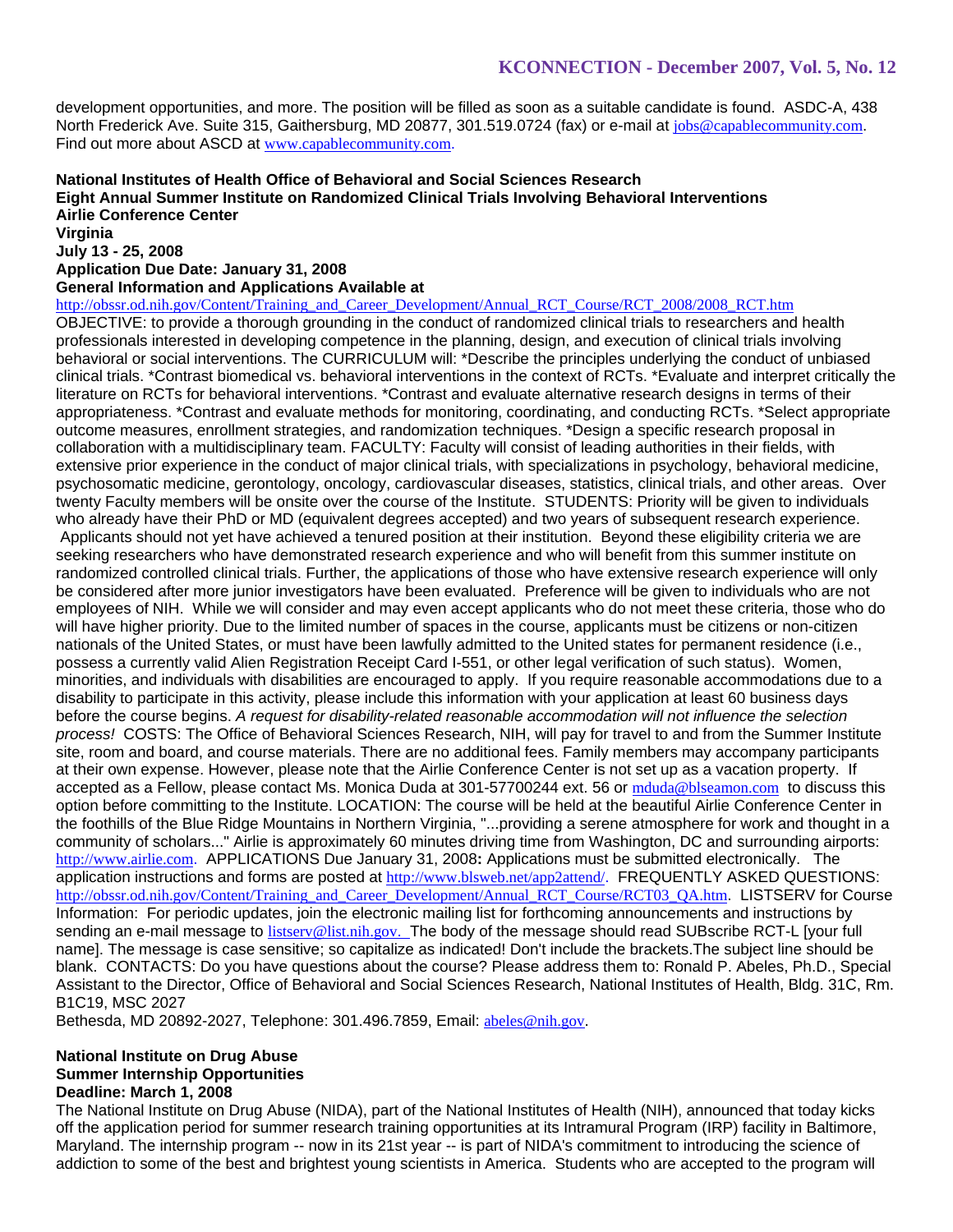work closely with some of the world's leading addiction scientists in an environment devoted exclusively to leading biomedical research. The IRP facility includes numerous basic research laboratories, a brain imaging facility, and an outpatient treatment clinic. Examples of research projects include: drug-seeking behavior in rats, smoking cessation, genomic studies for nicotine dependence, and the effects of methamphetamine and cocaine on the brain. "NIDA's program offers students the opportunity to obtain hands-on training and experience that most would not otherwise receive through their high school or college curriculum," said Stephen J. Heishman, associate director for education and training at the IRP and coordinator of the NIH Summer Internship Program. In addition to their research projects, students attend seminars about the various facets of drug abuse research and participate in a poster session at the conclusion of the internship in which they present their findings to NIH scientists. The Summer 2008 Internship Programs are for students 16 years of age or older who are enrolled at least half-time in high school, have finished high school, or are attending an accredited U.S. college or university. All internships pay monthly stipends based upon education levels, but housing costs are not paid. To be eligible, candidates must be U.S. citizens or permanent residents. The internships run a minimum of eight weeks, with students generally arriving at the NIH in May or June. Like many of the research training programs at the NIH, the Summer Internship Programs are very selective. NIDA is particularly interested in recruiting students who are from disadvantaged backgrounds and from ethnic groups whose participation in science has been traditionally limited. Information about the Minority Research Training Program at the NIDA IRP can be obtained from Christie Brannock at 410-550-2953 ext. 372 or cbrann@intra.nida.nih.gov. Prospective candidates should apply electronically via the Internet -- the application deadline is March 1. For more information, visit <http://www.training.nih.gov/student/sip/index.asp>.

#### **The National Poverty Center, University of Michigan Research And Training Program On Poverty And Public Policy Call for Applications: Postdoctoral Fellowships, 2008 Application Deadline: January 11, 2008 Award Notification: March 31, 2008**

PURPOSES: \*To provide outstanding American minority scholars and other scholars who are members of a group that is underrepresented in the social sciences the opportunity to spend a year or two conducting research and pursuing extensive training in residence at the National Poverty Center at the Gerald R. Ford School of Public Policy. \*To expand knowledge in all of the social sciences on a broad range of issues related to poverty and public policy. \*To encourage interdisciplinary research through course work, independent study and faculty interaction.

POSTDOCTORAL FELLOWSHIP: Fellows will participate in a number of seminars on Poverty Research and will be supervised by Sheldon Danziger, Henry J. Meyer Distinguished University Professor of Public Policy and Co-Director, National Poverty Center. During the fellowship period, scholars receive stipends of \$48,000 per calendar year, beginning as early as July 1, 2008, but no later than September 1, 2008. Applicants must have completed their Ph.D. after 2002 and prior to August 31, 2008. SPONSORSHIP: Fellowships are sponsored by the National Poverty Center and its Research and Training Program on Poverty and Public Policy. Funds for these fellowships are provided primarily by the Ford Foundation. RESEARCH THEMES:

Faculty affiliates of this program are currently engaged in the following types of studies: \*Economic Self-sufficiency and the Well-being of Vulnerable Families and Children; \*The Effects of Economic Conditions and Public Policies on Poverty and Family Well-Being; \*Longitudinal Analyses of Youth Development; \*Family Formation and Healthy Marriages; \*Safety, Stability and Healthy Development of Children; \*Investing in Low-Income Families: The Accumulation of Financial Assets and Human Capital; \*Qualitative Research on Barriers to Self-Sufficiency; \*The Role of Religiosity and Non-government Organizations in the Lives of the Poor. Priority will be given to proposals that would benefit from resources available at the University of Michigan and from interactions with affiliated faculty members. SELECTION PROCEDURES: Preference will be given to scholars who are engaged in poverty research and who received the Ph.D. after 2002. Applicants must be American citizens and members of a group that is underrepresented in the social sciences. The research proposal that is a part of each application will be reviewed by a selection committee composed of nationallyrecognized poverty researchers. Applications can be downloaded from:

http://www.fordschool.umich.edu/research/poverty/fellowship\_opps.html.

Completed applications should be mailed to: Program on Poverty and Public Policy, National Poverty Center, Gerald R. Ford School of Public Policy, Weill Hall, Rm. 5100, University of Michigan, 735 S. State St., Ann Arbor, MI 48l09-3091, (734) 615-4326; (734) 615-8047 (FAX).

### **Partnering in Community Health Research (PCHR), Vancouver, BC, Canada**

### **Several Positions -- Graduate Students (Masters or PhD); Community Learners (study leave positions); Post-Doctoral Fellows**

**Deadlines: Graduate Students and Post-Doctoral Fellows– March 1, 2008; Community Learners – July 15, 2008** PCHR is an innovative training program for graduate students**,** transdisciplinary post-doctoral fellows, and community practitioners that facilitates the building of competencies while participating in ongoing research projects. Learners and mentors from both academia and the community work in partnership to address real research priorities: VULNERABLE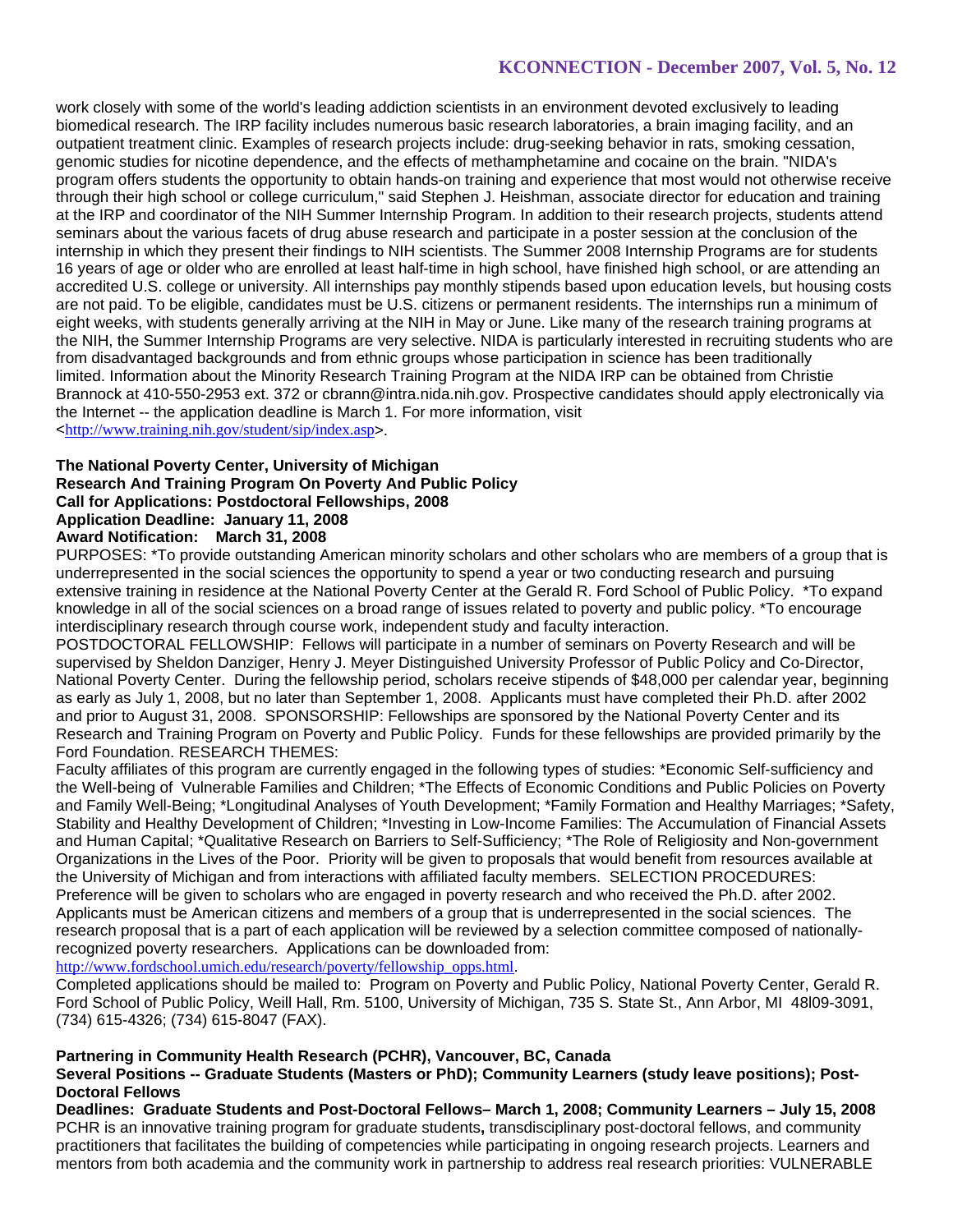POPULATIONS/COMMUNITY HEALTH SERVICES RESEARCH: health literacy and local community capacity building, and primary health care renewal, with a focus on chronic disease management. WORKPLACE HEALTH RESEARCH: developing and evaluating interventions to reduce injuries in healthcare organizations. Problem-based learning teams (*"clusters")* provide participants with an opportunity to apply their training and education to solve real-world problems while building the competencies that relate to community partnership health research. PCHR activities, such as workshops and seminars, are designed annually to help learners achieve the goals identified in their individualized learning plans. Visit our website - www.pchr.net - to learn more about our participants and research projects. POSITION REQUIREMENTS: *GRADUATE STUDENTS (MASTERS OR PHD) -- DEADLINE: MARCH 1ST* **--** Applicants must be accepted as a graduate student (Masters or PhD) in a departmental or interdisciplinary program in a health, behavioural or social science discipline at an accredited university. In addition, an innovative mix of other relevant preparation is desired for these unique transdisciplinary training positions. The annual stipend is \$18,000 for Masters and \$20,000 for PhDs. *COMMUNITY LEARNERS (STUDY LEAVE POSITIONS) -- DEADLINE: JULY 15TH --* Applicants must be working 0.8 FTE or more in a community health related job, and have the approval of their employer to work with us. Their job can be within a broad range of possibilities; for example, a government employee in a health policy position, a health professional, or the manager of a soup kitchen. We are looking for individuals who are able to exchange knowledge and experience, and create partnerships with the other members of their cluster. Salary recovery is negotiated. *POST-DOCTORAL FELLOWS -- DEADLINE: MARCH 1ST --* PCHR post-doctoral fellows divide 80% of their time between two clusters or one cluster and a cross-cluster working group (negotiated based on expertise and program needs). The remaining 20% is dedicated to professional advancement (e.g., independent projects, writing articles). The annual stipend is \$40,000 - \$50,000, plus \$5,000 research allowance and benefits. Applications and additional details available on our website: www.pchr.net. For more information and to submit an application, please contact: Faye Pedersen, Program Manager, Centre for Population Health Promotion Research, UBC, #426 – 2206 East Mall, LPC Building, Vancouver, BC, Canada V6T 1Z3, Phone: (604) 822-6515, Fax: (604) 822-9210, pchr@interchange.ubc.ca.

# **Pfizer Scholars Grants in Public Health Deadline: January 15, 2008 Please see below and details at**

# **http://www.promisingminds.com/AwardDetails.aspx?AwardID=2081**

The Pfizer Scholars Grants in Public Health are meant to support the career development of junior faculty in public health. These educational grants is nationally competitive, and chosen by an independent Academic Advisory Board of recognized leaders in public health. Up to two grants of \$130,000 each, paid over two years, will be awarded to individuals who are pursuing community-based, public health practice research intended to foster academic science and knowledge of public health, and collaborative partnerships between accredited schools or programs of public health and state and local departments of public health. The proposed research should support the needs of a state or local public health organization. The research should focus on public health practice issues likely to have a demonstrable impact on community health and/or the public health system. Award funding is primarily intended for salary support. The applicant must demonstrate that at least 75% of his or her professional time will be devoted to research. Proposals involving headto-head clinical trials or veterinary health will not be considered. Interdisciplinary and translational research proposals are encouraged. WHO SHOULD APPLY: U.S. citizens or foreign nationals with U.S. permanent resident status who are junior faculty (within two years of appointment as an instructor, an assistant professor, or an equivalent junior faculty rank) with a doctoral degree and who are employed by an accredited school/program of public health at the time of application are encouraged to apply. The applicant should already have an appointment at an accredited U.S. school/program of public health. The applicant must have two mentors: a faculty mentor experienced in public health practice-based research; and a member of staff of a state or local public health organization relevant to the proposed research. The host school/program of public health should have a demonstrated record of partnership with state and local public health organizations. The applicant must have assurances from the academic institution that he or she occupies an appropriate position conducive to public health practice-based research and that the institution's infrastructure has the capacity to support the conduct of such research during the entire course of the award. More than one application per academic institution may be submitted, provided that each application is from a different division/department. However, only one Pfizer Scholars Grants in Public Health will be granted per institution per year. The applicant cannot be mentored by, nor have a familial relationship with, a member of the 2008 Academic Advisory Board. Applicants cannot be awarded if their institution will be hosting another recipient of this same award during the proposed term as an awardee. AT A GLANCE -Program Objective: To support the career development of junior faculty; Program Design: Up to two grants of \$130,000 each, paid over two years Award is intended for salary support; Who Should Apply: U.S. citizen or U.S. permanent resident who is:

Junior faculty with a doctoral degree Within two years of appointment as an instructor, an assistant professor, or an equivalent junior faculty rank Employed by an accredited school/program of public health; Selection Process: Nationally competitive. Independent Academic Advisory Board selects grant recipients. Application Deadline: January 15, 2008; Awards Announced: May 2008; Funding Begins: July 2008; For more information, visit http://www.promisingminds.com/AwardDetails.aspx?AwardID=2081.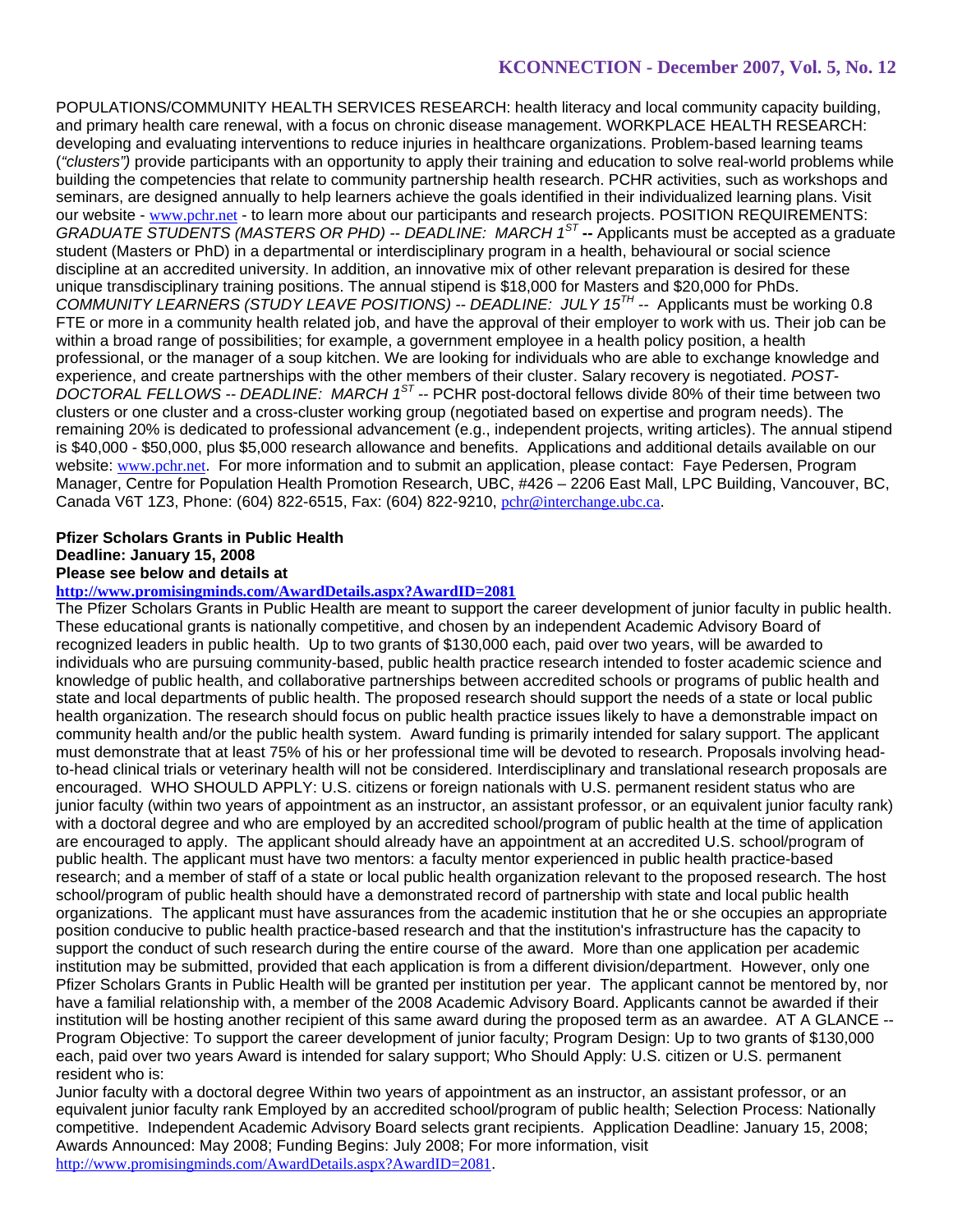# **REACH Program (CDC funded), New York**

### Project Manager

This is an exciting opportunity for a motivated, creative individual to lead a project utilizing community-based participatory approaches to eliminate disparities faced by African Americans and Latinos with or at risk for diabetes in East Harlem, New York City, regionally and nationally. The Project Manager will oversee a five-year project funded by the Centers for Disease Control and Prevention as part of their Racial and Ethnic Approaches to Community Health (REACH) program. S/he will work with a diverse group of community, academic, clinical and public health leaders who will develop and implement community-based diabetes prevention and control programs. Activities will include community organization, outreach and partnership building, community assessments, strategic planning, program implementation, monitoring, and evaluation, development of a website, and awarding and overseeing local and regional grants. The project manager will facilitate collaboration among partners, ensure adherence to timelines and workplans, work with teams to conduct interventions, work with programmers and analysts on evaluations, prepare required IRB and regulatory applications, write and present reports, and effectively communicate with the funding agency. A Master or Doctorate degree in public health, social work or a related field is required, as are: the ability to work with ethnically and racially diverse groups; a theoretical foundation and experience in community-based-participatory activities; experience in fields related to diabetes prevention and control (such as chronic disease, obesity, nutrition); and experience managing projects and project personnel. Demonstrated ability to communicate with multiple levels of staff and work with a wide range of academic and community-based organizations, to meet deadlines, and maintain programmatic and administrative priorities are also necessary. Spanish language proficiency would be beneficial. Contact: Please email, fax or mail a cover letter detailing how your experience addresses the requirements of this position and your resume to: Christine Cowles, MPH, Department of Health Policy, Mount Sinai School of Medicine, 1 Gustave L. Levy Place, Box 1077, New York, New York 10029, Fax: (212) 423-2998, christine.cowles@mountsinai.org.

### **San Francisco State University**

# **Health Equity Initiative (HEI) Professor of Health Education**

San Francisco State University is searching for a Health Equity Initiative (HEI) Professor of Health Education at the Associate or Full Professor level, possibly with tenure. The HEI Professor of

Health Education will join a multi-disciplinary team to lead HEI activities within the College of Health and Human Services (CHHS), and coordinate HEI activities with other Colleges at SFSU. In cooperation with the HEI Director, Dr. Cynthia Gomez, the HEI Professor of Health Education will collaborate with two other HEI Professors (one in Sociology and one in Biology) to enhance the capacity of the SFSU faculty, staff, and students to obtain extramural funds to address existing health disparities through interdisciplinary research, community interventions, curricular offerings and training programs. The HEI Professor of Health Education will also provide research

leadership within CHHS. This position entails a double assignment in the Health Education

Department and HEI. HEI faculty are part of a university-wide effort to (1) provide faculty leadership and mentorship within individual colleges and the university at large, (2) engage a greater number of faculty in HEI-related research, (3) promote cross-college curricular innovations on issues that impact health equity. HEI faculty members are also expected to bring their research agenda into the classroom by teaching one course per semester. The appointment will begin in August 2008. A doctoral degree in public health/community health or a related area

of health and human services required. The subfield of expertise is open, though we are particularly interested in scholars working in inequalities in health in the areas of public policy, environmental justice, incarcerated populations, and immigration. A substantial record of success in securing public and/or private research funding is also required. Salary is commensurate with qualifications and fully competitive. Applicants should send a cover letter describing teaching and research interests, and a current curriculum vita. Send all materials to Ramón Castellblanch, Chair, Hiring Committee/Health Initiative, Department of Health Education, San Francisco State University, 1600 Holloway Avenue, San Francisco, CA 94132. Review of applications will begin on January 25, 2008 and continue until the position is filled.

#### **University of California, Irvine, Department of Chicano/Latino Studies Tenure Track, Assistant Professor, Medical Social Sciences, Latina Health Deadline: February 11, 2008**

The Department of Chicano/Latino Studies invites applications for a tenure-track position in medical social science and immigrant Latinos. The position is offered at the Assistant Professor level beginning July 1, 2008. A Ph.D. in Anthropology, Political Science, Public Policy, Sociology, or a related discipline is required. The salary will be commensurate with education and experience. The successful applicant will have a research focus on the health of immigrant Latina/o populations in the United States, with demonstrated expertise in one or more of the following: poverty and health, the cultural contexts of disease and health, the political economy of health care, critical perspectives on medical care, issues of class, race, ethnicity, gender, and

sexuality in relation to health and medical care, and access to medical services. We are particularly interested in candidates with a research focus on immigrant Latina health issues. The successful candidate will be expected to teach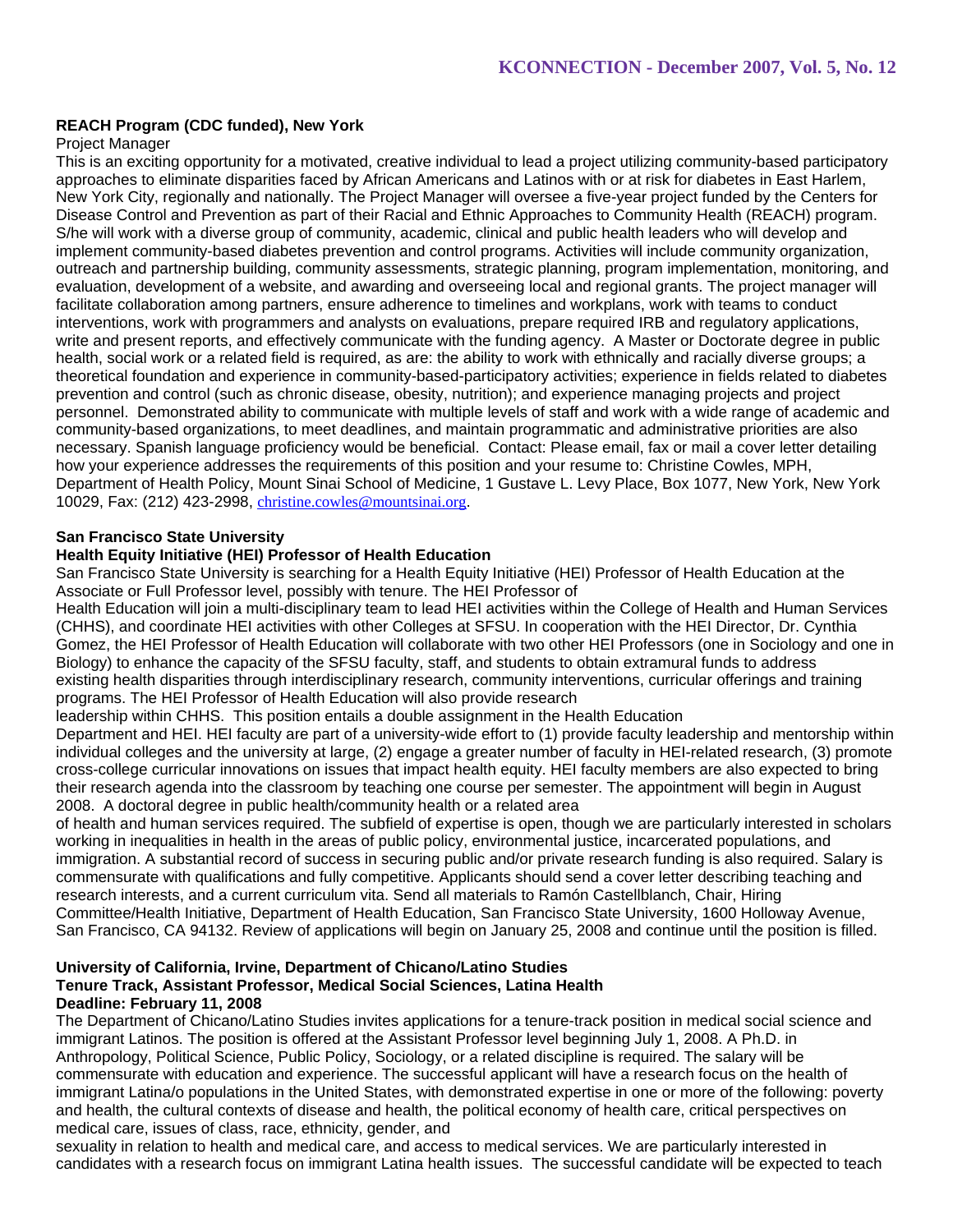lower-division as well as upper-division and graduate courses in his/her field of specialization and contribute to the overall pedagogical goals of the Department of Chicano/Latino Studies, which includes participation in the UC Irvine School of Medicine's PRIME-LC (Latino Community) medical education program. The deadline for complete applications is February 11, 2008. Applications should include a vita, a letter describing current and future research and teaching directions, copies of publications, and the names, addresses, e-mail addresses, and telephone numbers of three references. Send applications and inquiries to Stella Ginez, Department of Chicano/Latino Studies, Social Science Plaza 3151, University of California, Irvine, Irvine, CA 92697-5100; fax: (949) 824-1019; e-mail: sginez@uci.edu; phone: (949) 824-7180.

# **University of Illinois at Chicago**

### **Director, Institute for Research on Race and Public Policy**

The University of Illinois at Chicago invites nominations and applications for the position of Director, Institute for Research on Race and Public Policy. The Institute for Research on Race and Public Policy is guided by an integrative research model which bridges basic policy-relevant scholarship and engaged policy research in three arenas: displacement, migration, and Diaspora; home and community institutions; and dynamics of race and ethnicity in a globalizing world. The Director initiates, develops, coordinates, and conducts research designed to improve knowledge and understanding of historically under-represented groups within the U.S.; develops and promotes faculty and student research activity; and oversees the budget and daily administration of the IRRPP. The Director is supported by a dedicated Executive Board comprised largely of faculty members and reports to an Administrative Council of college deans, chaired by the UIC Provost, for policy direction, and to the Dean of the College of Urban Planning and Public Affairs for operations and management. We seek an individual with the ability, commitment, and enthusiasm to provide leadership to pursue our commitment to cross-racial/ethnic and cross-disciplinary research. We seek candidates with distinguished records of academic and

administrative experience, and evidence of excellent leadership, interpersonal, and communication skills. Candidates must have an earned Ph.D. or its equivalent and a scholarly record sufficient for appointment as a full professor in one of the campus's academic colleges. Preference will be given to candidates with experience administering funded research projects and those with a strong record of commitment to training and mentoring graduate students and junior faculty.

 The Search Committee will accept applications and nominations until the position is filled. Screening of candidates will begin immediately. An application should include a letter describing relevant experiences and interest in the position, curriculum vitae, examples of scholarship, and at least three letters of reference. Individuals wishing to place names in nomination should submit a letter including the name, position, and contact information for the nominee. Questions about the position should be directed to Victoria Chou, Dean of the College of Education and Chair of the Search Committee, at 312-996-5641 or vchou@uic.edu.

Applications and letters of nominations should be submitted to: Kathleen M. Jones, Assistant Director, Faculty Affairs HR, University of Illinois at Chicago (UIC), 1253 S. Halsted - Suite 303 - M/C 095, Chicago, Illinois 60607- 5023.irrppsearch@uic.edu.

#### **University of South Carolina, Department of Anthropology Medical Anthropologist, Latino Health Disparities (Tenure-track) Deadline: December 31, 2007**

The faculty of the Department of Anthropology at the University of South Carolina seeks a medical anthropologist with a specialization in Latino Health Disparities for a tenure-track assistant professor position beginning August 2008. This position was created under the University's Faculty Excellence Initiative as part of a cluster in Anthropology and Public Health to strengthen existing interdisciplinary research in the areas of social inequalities, health disparities, immigration and community development in Latino/a populations in South Carolina and the southeast US. Candidates using participatory methods to research health disparities among Latino groups, including recent Latino immigrants, are especially encouraged to apply. The Department of Anthropology is committed to a four-field disciplinary approach, and has a new Ph.D. program focusing on global diasporic connections as well as the study of social inequalities and health disparities in local, national and international contexts. The department works closely with the Programs in Latino/a and Caribbean Studies, the Consortium for Latino Immigration Studies (www.sph.sc.edu/cli), the Women's Studies Program (www.cas.sc.edu/wost), and the School of Public Health (www.sph.sc.edu/hpeb). The position can include a joint appointment with the Women's Studies Program. Review of applications will begin October 20, 2007, the deadline for submitting an application is December 31, 2007. Submit a cover letter with description of research and teaching interests, vitae, and the names of three references to Tom Leatherman, Search Committee Chair, Department of Anthropology, USC, Columbia, SC 29208; 803/777-6500

[fax:803/777-0259]. The University of South Carolina is an affirmative action, equal opportunity employer, Women and minorities are encouraged to apply. The University of South Carolina does not discriminate in educational or employment opportunities or decisions for qualified persons on the basis of race, color, religion, sex, national origin, age, disability, sexual orientation or veteran status.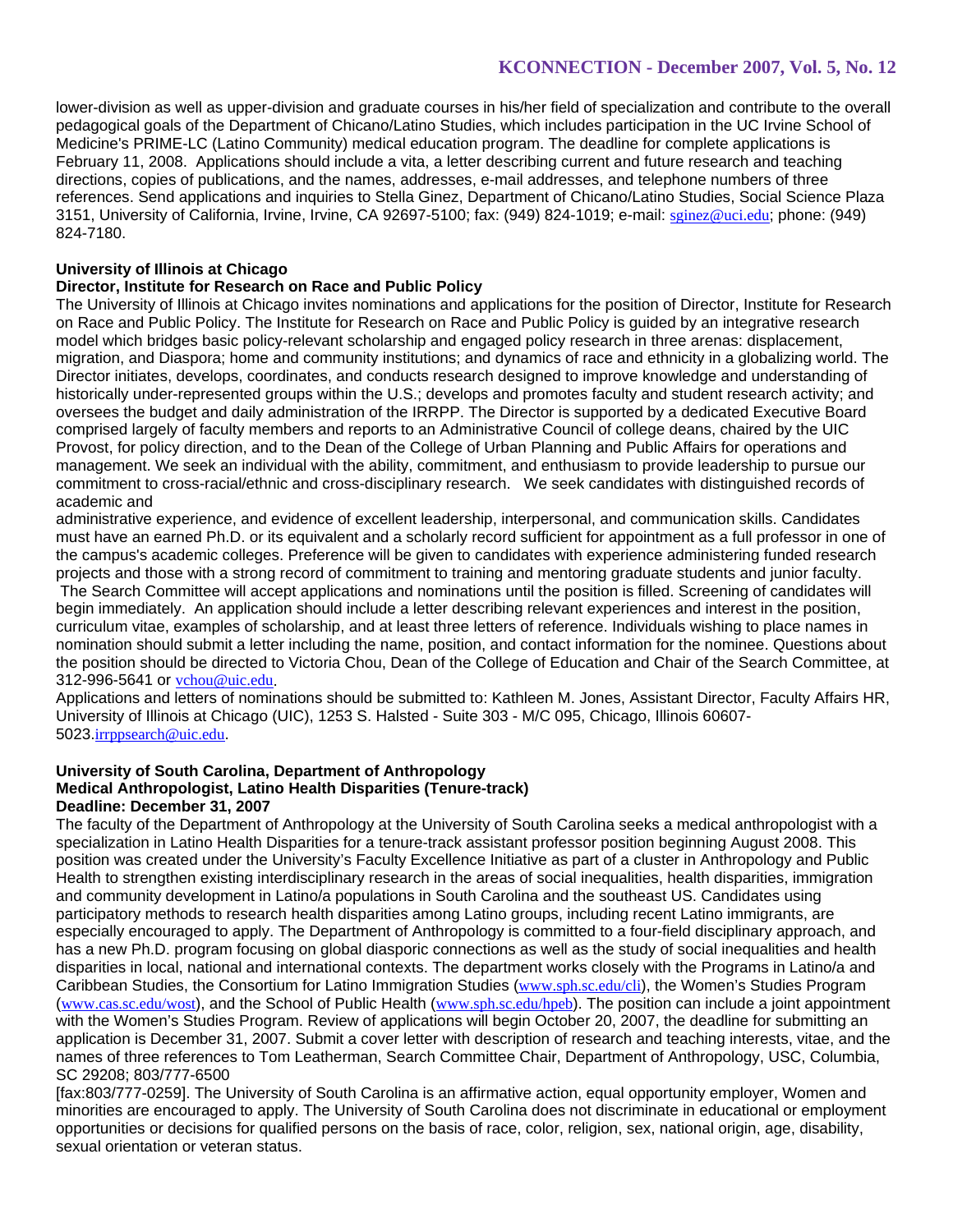# **Vanderbilt University, Peabody College of Education and Human Development Faculty Position**

Peabody College of Vanderbilt University: Faculty Position in Human and Organizational Development (HOD). Beginning in the spring or fall of 2008, we expect to fill a tenure-track position (rank open) in community studies and/or community development. We are particularly interested in persons with active research programs of theoretically informed scholarship in community studies/community development focused on neighborhood change, community health or urban governance with a track record of external funding. We seek scholars who have policy, program, project design or evaluation experience, and who will provide leadership to the HOD program. We are open to community scholars from a broad set of disciplines, we currently draw upon the fields of community psychology, urban geography, applied anthropology, urban and rural community development, public health, sociology and economics. We are especially interested in strong candidates with programs of research that address issues related to race, class, gender, sexuality, and/or disparities. We are committed to broadening the multidisciplinary foundation of our program and to building intercultural, participatory action-research partnerships with communities and organizations internationally. Successful candidates will be expected to teach and advise at both the graduate and undergraduate levels. In addition to the HOD program, the largest undergraduate major at Vanderbilt University, we offer the master's degree in Community Development Action, the master's in Human Development Counseling, and the doctorate in Community Research and Action. Review of applications will begin on November 1, 2007 and continue until the position is filled. For more information on the Department and the Graduate Programs, go to http://peabody.vanderbilt.edu/hod/index.htm . Candidates should send curriculum vitae (CV), representative reprints, a statement of research and teaching interests, and the names and addresses of three referees to: Professor Paul Speer, Chair, Search Committee, c/o Rene Fielder, Box 90, Peabody College, Vanderbilt University, Nashville, TN 37203 with an electronic copy of the CV to rene.fielder@vanderbilt.edu. Vanderbilt University is an equal opportunity employer and encourages applications from women, minorities, and persons with disabilities.

# **Western Oregon University**

# **Assistant Professor in Health Promotion/Community Health**

Below is a position description for an opening as Assistant Professor in Health Promotion/Community Health at Western Oregon University. We offer undergraduate degrees in health education and health promotion, and an MSEd in health. Please direct any questions to Peggy Pedersen, the search chair at pedersep@wou.edu. The Health & Physical Education Division seeks qualified applicants for a 9-month, tenure-track, Assistant Professor position in Health Promotion/Community Health. Summer session employment is possible if desired. The instructional assignment will be in the following areas: Epidemiology, Assessment/ Evaluation, and Research Methods. The individual hired for this position will teach in both the undergraduate and graduate programs, advise students in both programs, and participate in service activities. The candidate should possess a willingness to continue professional development and engage in research and scholarly activities. QUALIFICATIONS: Earned Doctorate in Health or related field is required by September 16, 2008. Preference will be given to individuals with an established record of successful teaching, scholarly work and professional service. Start Date: September 16, 2008. APPLICATION DEADLINE: Review of applications will begin January 15, 2008 and continue until the position is filled. Contact information: For questions regarding the position, contact Dr. Peggy Pedersen, Search Chair, pedersep@wou.edu, or 503-838-8269. Required application materials: \*Letter of application, including statement of teaching philosophy, scholarly efforts, and professional services activities; \*Current curriculum vita; \* Three letters of recommendation plus names and telephone numbers of additional references; \*Unofficial copy of transcripts showing highest degree earned; \*WOU Faculty Application form -- www.wou.edu/facultyapp. Submit application materials to: #F0818 Health Promotion/Comm Health Search, Human Resources, Western Oregon University, 345 N Monmouth Ave, Monmouth, OR 97361 -OR- Email as an attachment to employment@wou.edu -OR- Fax to 503-838-8144.

# **‹ back to top ›**

# **CONFERENCES AND EVENTS**

### **Prevention Connection Web Conference**

**Toward a Community Solution: Advancing Primary Prevention of Violence Against Women Wednesday, December 12, 2007 (02:00 PM - 03:30 PM Eastern ST, 01:00 PM - 02:30 PM Central ST, 12:00 PM - 01:30 PM Mountain ST, 11:00 AM - 12:30 PM Pacific ST, 10:00 AM - 11:30 AM Alaska ST, 09:00 AM - 10:30 AM Hawaii ST)** 

This popular web conference sets the foundation for Prevention Connection's web conference series. The Spectrum of Prevention will be introduced as a strategy to change norms to prevent violence against women. This web conference will be a repeat of conferences held in March

2005, June 2005, February 2006 and November 2006. Presenters: Elizabeth Waiters and Nicole Kravitz-Wirtz, Prevention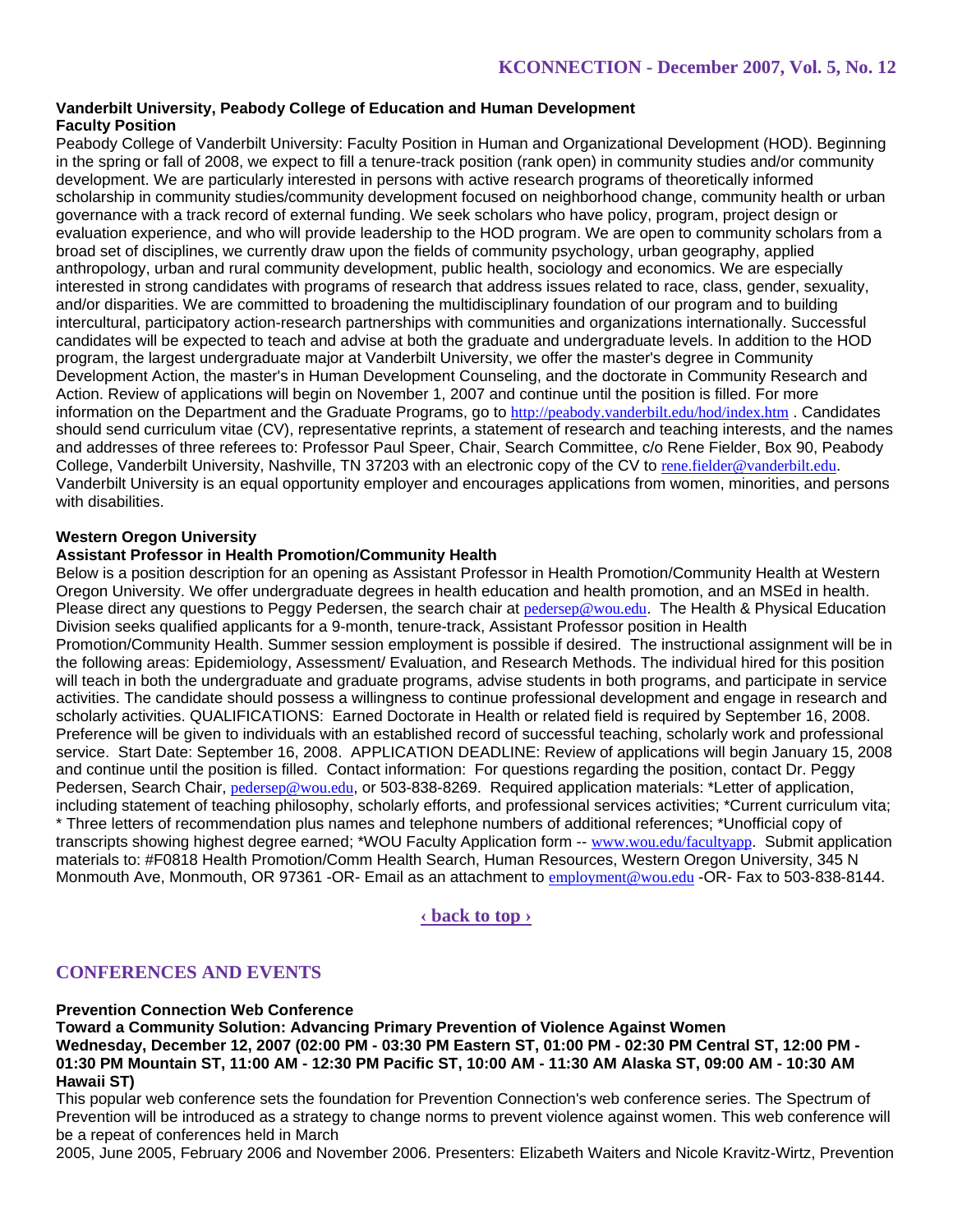Institute <http://www.preventioninstitute.org/> . Host: David Lee, Prevention Connection. Registration is open now at http://www.preventconnect.org/. This session will be restricted to the first 350 people who register. Cost: Free. What is a web conference? A web conference is an opportunity to attend an online workshop. In a web conference, you watch a presentation on your computer screen (using your internet connection) while you hear the presentation through your telephone (you will dial-in to a conference call) or read the presentation through our captioning service (also on your computer screen). Web conferences feature opportunities to participate in online question & answer session and live text chat between participants. If you are unable to join on your computer, you can download the presentations slides and listen to the presentation on your telephone. Real Time Captioning Is Available. Please indicate on your registration if you want information about real time captioning. Prevention Connection is a national project of the California Coalition Against Sexual Assault <htttp://www.calcasa.org/> and is sponsored by the National Center for Injury Prevention and Control  $\text{thtn:}/\text{www.cdc.gov/ncinc}$  at the U.S. Centers for Disease Control and Prevention. The views and information provided in our web conferences do not necessarily represent the official views of the U.S. Government, the CDC, or CALCASA. For more information contact: David S. Lee, Director of Prevention Services / Prevention Connection Manager, California Coalition Against Sexual Assault, 1215 K Street Suite 1100, Sacramento, CA 95814, 916-446-2520 x 309, 888-922-5227, 916-446-8166 fax, 916-446-8802 TTY/TDD.

# **Kaisernetwork LIVE Webcast: Today's Topics In Health Disparities Federal Legislative Efforts to Address Health Disparities between Racial and Ethnic Groups**

### **Dec. 14, 2007 at 9 a.m. ET**

# **http://www.kaisernetwork.org/todaystopics/14dec07**

Nearly a dozen bills have been introduced in the 110th Congress that focus on addressing health disparities or minority health, and other legislative initiatives have included provisions to address disparities. On Friday, Dec. 14, 2007, at 9 a.m. ET, the Kaiser Family Foundation will host a live, interactive webcast discussing current federal legislative efforts to address health disparities between racial and ethnic groups, and the factors that may influence the outcome of these efforts. WHAT: The next discussion in the interactive webcast series, Today's Topics In

Health Disparities, addresses the question: "What Are the Current Federal Legislative Efforts to Address Health Disparities between Racial and Ethnic Groups?" WHO: This webcast will feature David Satcher, M.D., Ph.D., director of the Satcher Health Leadership Institute at the Morehouse School of Medicine and former U.S. surgeon general, who will discuss the gains and setbacks

made in addressing racial and ethnic health disparities, as well as review the progress made towards meeting Healthy People 2010 objectives. Following the conversation with Dr. Satcher, a panel of experts will discuss recent bills aimed at reducing health disparities, including the

Indian Health Care Improvement Act and the Minority Health Improvement and Health Disparity Elimination Act. The panel includes: \* Garth N. Graham, M.D., deputy assistant secretary for minority health at the Office of Minority Health at the Department of Health and Human Services; \* Dora Hughes, M.D., health and education policy advisor for Senator Barack Obama; \*Sean McCluskie, legislative director for Representative Xavier Becerra. The discussion will be moderated by Marsha Lillie-Blanton, Dr.P.H., senior advisor, and Cara James, Ph.D., senior policy analyst on race, ethnicity and health care for Kaiser. WHEN: Dec. 14, 2007, from 9 a.m. to 10 a.m. ET. HOW: Join the live webcast at http://www.kaisernetwork.org/todaystopics/14dec07. Email a question for the panel to TodaysTopics@kaisernetwork.org in advance or during the webcast.

### **Association of Maternal & Child Health Programs**

### **"We Are Making a Difference! Leadership, Innovation and Investment in Maternal and Child Health" Hilton Alexandria Mark Center**

### **Alexandra, VA**

# **March 1-5, 2008**

This annual conference will bring together leaders in maternal and child health, public health practitioners and family advocates. Join us for sessions led by researchers, federal officials, advocates, healthcare providers and directors of state programs. This conference will cover a range of topics within the maternal and child health field, with a special focus on Social Justice. To register and for more information, visit www.amchp.org. You may avail of the early registration rate if you sign up by January 22, 2008.

**‹ back to top ›**

**RESOURCES**

**Publications**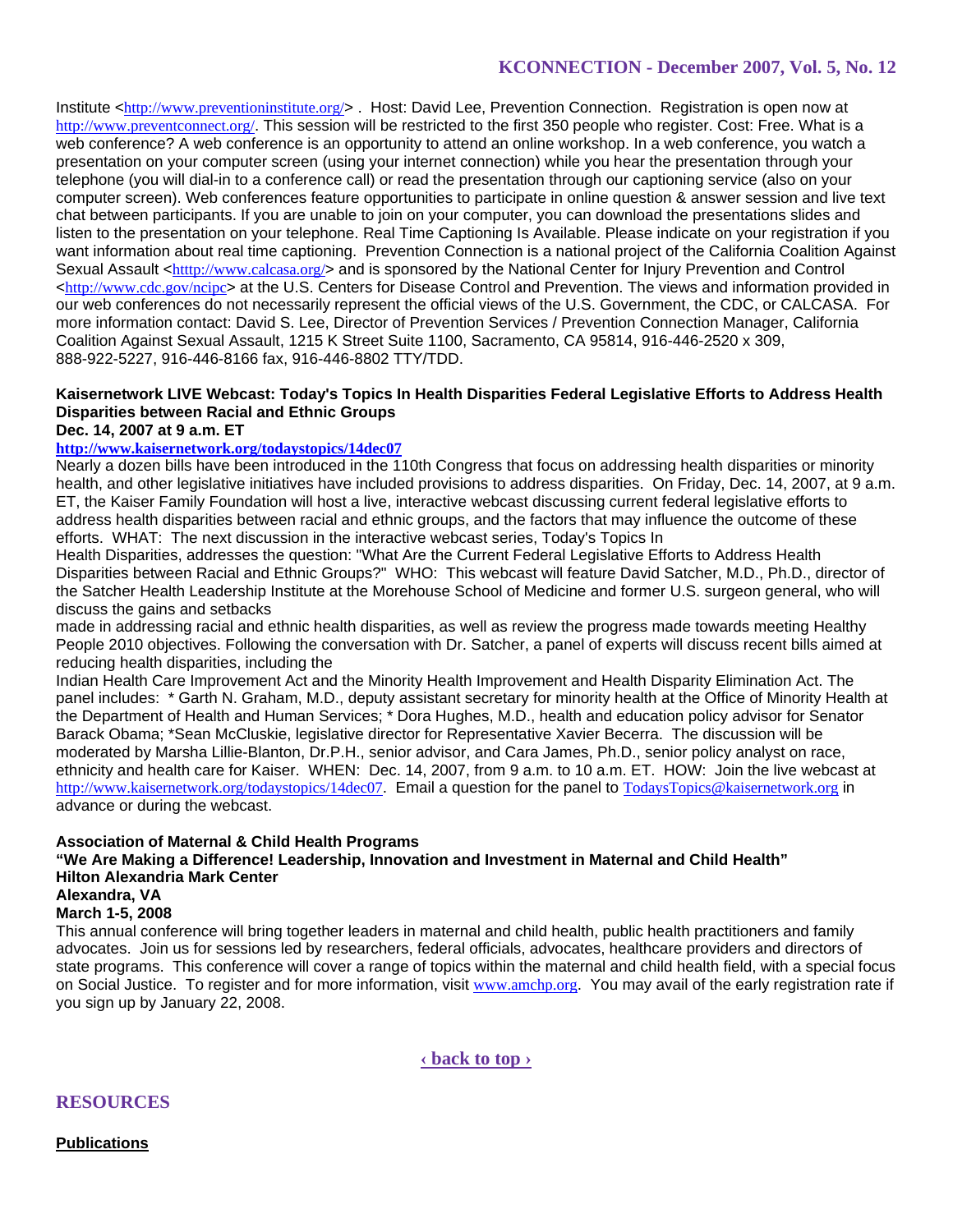# **Centers for Disease Controls and Prevention**

# **"Health Disparities in HIV/AIDS, Viral Hepatitis, Sexually Transmitted Diseases and Tuberculosis in the US: Issues, Burden and Response"**

Please see the attached letter for CDC's newest Health Disparities Report entitled "Health Disparities in HIV/AIDS, Viral Hepatitis, Sexually Transmitted Diseases and Tuberculosis in the US: Issues, Burden and Response" from the National Center for HIV, Viral Hepatitis, STDs, and TB Prevention. Please visit this link to read the report in full: http://www.cdc.gov/nchhstp/healthdisparities/docs/NCHHSTPHealthDisparitiesReport1107.pdf.

# **Children's Defense Fund**

# **Cradel to Prison Pipeline report**

"Cradle to Prison Pipeline," a report by the Children's Defense Fund, discusses the daunting "national crisis at the intersection of poverty and race that puts Black boys at a one in three lifetime risk of going to jail, and Latino boys at a one in six lifetime risk of the same fate. Tens of thousands of children and teens are sucked into the Pipeline each year."

#### **Do differences in health make a difference? A review for health policymakers Daniel Rainham. Health Policy. 84(2-3):123-132. December 2007.**

ABSTRACT: While many societies have made remarkable progress in population health improvements, health inequalities remain as a central concern to health policy. There is substantial evidence to show that differences in health achievements and access to health care are increasing both within and among societies. Socio-economic and environmental health determinants are strongly associated to population health status regardless of what risk factor or technological advance is in vogue. Understanding the fundamental causes underlying the existence of health inequalities is useful for guiding health policy as it provides a direction to guide resource allocation and the targeting of policy interventions. The purpose of this paper is to review current perspectives and methods in the assessment of health inequalities with particular relevance to public health policymakers and practitioners. Keywords: Health inequalities; Population health; Socio-economic gradients; Policy intervention. http://tinyurl.com/3y9cko.

# **Engendering epidemiology**

### **December 2007 - Volume 61, Supplement 2, Journal of Epidemiology and Community Health Website: http://jech.bmj.com/content/vol61/Suppl\_2/**

".....The aim of this work has been to construct what can be called an engendering epidemiology. Decision makers need sound scientific evidence on which to base decisions about priorities and the actions needed in order to avoid any kind of gender discrimination regarding health promotion, disease prevention and the management of ill people in the population...."

Editorials: Engendering epidemiology, Ana M García, Mel Bartley, and Carlos Alvarez-Dardet,

J Epidemiol Community Health 2007; 61 (Supplement 2): ii1-ii2. doi:10.1136/jech.2007.069658 [Extract]

 $\text{th}(p://jech.bmi.com/cgi/content/extract/61/Suppl 2/iil>$  [Full text],  $\text{th}(p://jech.bmi.com/cgi/content/full/61/Suppl 2/iil>$  [PDF]; Policies, politics and gender research

Concha Colomer-Revuelta, Rosana Peiró-Pérez, Rosa M López-Rodríguez, Isabel Espiga-López, Isabel Sáiz-Martínez-Acitores, and Isabel Soriano-Villarroel, J Epidemiol Community Health 2007; 61 (Supplement 2): ii2-ii3.

doi:10.1136/jech.2007.066225 [Extract], <http://jech.bmj.com/cgi/content/extract/61/Suppl\_2/ii2> [Full text], <http://jech.bmj.com/cgi/content/full/61/Suppl\_2/ii2> [PDF]. Research reports: The contribution of a gender perspective to the

understanding of migrants' health, Alicia Llácer, María Victoria Zunzunegui, Julia del Amo, Lucía Mazarrasa, and Francisco Bolumar, J Epidemiol Community Health 2007; 61 (Supplement 2): ii4-ii10. doi:10.1136/jech.2007.061770 [Abstract], <http://jech.bmj.com/cgi/content/abstract/61/Suppl\_2/ii4> [Full text],

 $\text{thtn:}/\text{jech}, \text{bmi}, \text{com/cgi/content/full/61/Suppl}$  2/ii4> [PDF]. The importance of study design strategies in gender bias research: the case of respiratory disease management in primary care, Maria Teresa Ruiz-Cantero, Elena Ronda, and Carlos Álvarez-Dardet, J Epidemiol Community Health 2007; 61 (Supplement 2): ii11-ii16. doi:10.1136/jech.2007.060301 [Abstract]; <http://jech.bmj.com/cgi/content/abstract/61/Suppl\_2/ii11> [Full text];

<http://jech.bmj.com/cgi/content/full/61/Suppl\_2/ii11> [PDF]; Applications submitted and grants awarded to men and women in nationwide biomedical competitive research, in 2006, in Spain

Rosana Peiró-Pérez, Concha Colomer-Revuelta, Margarita Blázquez-Herranz, and Fernando Gómez-López, J Epidemiol Community Health 2007; 61 (Supplement 2): ii17-ii19. doi:10.1136/jech.2007.067413 [Abstract],

<http://jech.bmj.com/cgi/content/abstract/61/Suppl\_2/ii17> [Full text], <http://jech.bmj.com/cgi/content/full/61/Suppl\_2/ii17> [PDF]. Theory and methods: A tool to analyse gender mainstreaming and care-giving models in support plans for informal care: case studies in Andalusia and the United Kingdom, María del Mar García-Calvente, Esther Castaño-López, Inmaculada Mateo-Rodríguez, Gracia Maroto-Navarro, and María Teresa Ruiz-Cantero, J Epidemiol Community Health 2007; 61 (Supplement 2): ii32-ii38. doi:10.1136/jech.2007.060665 [Abstract] ,

<http://jech.bmj.com/cgi/content/abstract/61/Suppl\_2/ii32> [Full text] <http://jech.bmj.com/cgi/content/full/61/Suppl\_2/ii32> [PDF]; Occupational epidemiology and work related inequalities in health: a gender perspective for two complementary approaches to work and health research, Lucía Artazcoz, Carme Borrell, Imma Cortàs, Vicenta Escribà-Agüir, and Lorena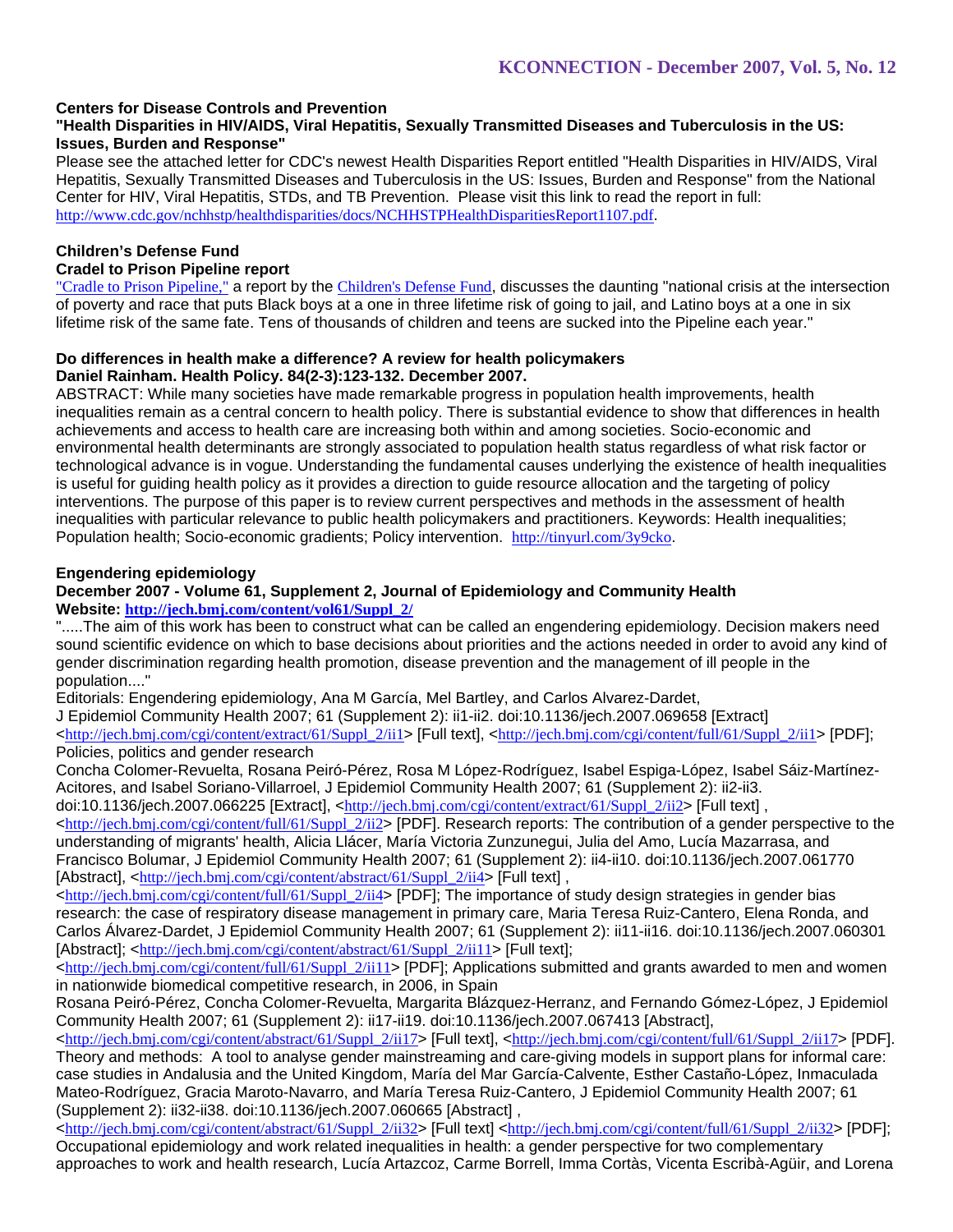Cascant, J Epidemiol Community Health 2007; 61 (Supplement 2): ii39-ii45. doi:10.1136/jech.2007.059774 [Abstract]; <http://jech.bmj.com/cgi/content/abstract/61/Suppl\_2/ii39> [Full text], <http://jech.bmj.com/cgi/content/full/61/Suppl\_2/ii39> [PDF]; A framework to analyse gender bias in epidemiological research, María Teresa Ruiz-Cantero, Carmen Vives-Cases, Lucía Artazcoz, Ana Delgado, Maria del Mar García Calvente, Consuelo Miqueo, Isabel Montero, Rocío Ortiz, Elena Ronda, Isabel Ruiz, and Carme Valls, J Epidemiol Community Health 2007; 61 (Supplement 2): ii46-ii53. doi:10.1136/jech.2007.062034 [Abstract], <http://jech.bmj.com/cgi/content/abstract/61/Suppl\_2/ii46> [Full text], <http://jech.bmj.com/cgi/content/full/61/Suppl\_2/ii46> [PDF]. Evidence-based public health policy and practice: The incorporation of gender perspective into Spanish health surveys,

Izabella Rohlfs, Carme Borrell, Lucia Artazcoz, and Vicenta Escribà-Agüir, J Epidemiol Community Health 2007; 61 (Supplement 2): ii20-ii25. doi:10.1136/jech.2007.059956 [Abstract] <http://jech.bmj.com/cgi/content/abstract/61/Suppl\_2/ii20> [Full text], <http://jech.bmj.com/cgi/content/full/61/Suppl\_2/ii20> [PDF]; Methodological issues in the study of violence against women, Isabel Ruiz-Pérez, Juncal Plazaola-Castaño, and Carmen Vives-Cases

J Epidemiol Community Health 2007; 61 (Supplement 2): ii26-ii31. doi:10.1136/jech.2007.059907 [Abstract] <http://jech.bmj.com/cgi/content/abstract/61/Suppl\_2/ii26> [Full text] <http://jech.bmj.com/cgi/content/full/61/Suppl\_2/ii26> [PDF]. PostScript: Estrogen's Storm Season. Stories of Perimenopause, Carme Valls-Llobet, J Epidemiol Community Health 2007; 61 (Supplement 2): ii54. doi:10.1136/jech.2007.065482 [Extract],

<http://jech.bmj.com/cgi/content/extract/61/Suppl\_2/ii54> [Full text], <http://jech.bmj.com/cgi/content/full/61/Suppl\_2/ii54> [PDF].

### **Locating ethnicity and health: exploring concepts and contexts**

### **Waqar I. U. Ahmad, Hannah Bradby. Sociology of Health and Illness. 29(6):795-810. Sep 2007.**

ABSTRACT: With the rapid development of ethnicity and health as a field of sociological research, this paper seeks to reevaluate the development of ideas around ethnicity, 'race' and culture and consider how they have been applied to the question of health. Ethnicity as a social

characteristic is contingent on the situation in which it is manifest. The process of marking 'other' ethnic groups includes stereotyping and racialisation, a process through which 'racial' or ethnic differences predominate to the exclusion of a consideration of social, economic and power relations. In the British context, the history of empire and medicine's justification of racist treatment of enslaved and colonised people, is relevant to understanding how ethnic and cultural differences have come to be essentialised and pathologised. Immigration to Britain only became a mass phenomenon after World War II, with settlement patterns following employment opportunities and kinship alliances. The state has a longstanding history of 'managing' diversity, sometimes essentialising differences between groups, at other times tackling disadvantage and discrimination experiences through policy action. Sociologists of health were slow to study ethnicity, with initial research coming from tropical disease specialists. The tendency of medicine to pathologise minority cultures is explored through case studies of the approach to rickets and the assessment of health risks associated with consanguineous marriage. Anti-racist approaches

have encouraged the consideration of discrimination against and socioeconomic position of minorities. The field has developed with work on nomenclature and the operationalisation of ethnic identity, necessary to study health inequalities between ethnic groups and paying due

heed to the contribution of socioeconomic position and racism to group experiences. Research into chronic conditions with complex analysis of a number of distinct contributory variables has been published of late. However, the excessive focus on South Asians and the record of measuring, analysing, but not necessarily tackling health disadvantage, are problems that remain to be addressed. http://www.blackwell-synergy.com/doi/abs/10.1111/j.1467-9566.2007.01051.x

### **Race and nutrition: an investigation of Black-White differences in health-related nutritional behaviours Peter Riley Bahr. Sociology of Health and Illness. 29(6):831-856. Sep 2007.**

ABSTRACT: Black-White disparities in the incidence and prevalence of chronic disease and premature morbidity are persistent and well documented in the United States. Prevailing explanations for these disparities have focused upon socioeconomic inequality and related mechanisms as the causal factors. Yet, despite the explanatory power of socioeconomic status in models of health outcomes, an unexplained racial gap in health persists. This research contributes to the study of the Black-White health divergence by exploring a mechanism with the prospect of explaining a portion of the racial gap in health remaining after adjustment for socioeconomic status. Specifically, using random coefficient regression to analyse pooled data from the 1993–1999 California Dietary Practices Survey, I identify significant differences between Blacks and Whites, after adjustment for socioeconomic status and other controls, both in global nutritional healthfulness and across a range of nutritional behaviours with established links to the

development of chronic disease. Given the compelling body of literature linking nutritional behaviour to health outcomes, these differences between Blacks and Whites constitute evidence for the potential explanatory value of nutrition in future studies seeking to explain the residual

racial gap in health remaining after adjustment for socioeconomic status and correlates of socioeconomic status. http://www.blackwell-synergy.com/doi/abs/10.1111/j.1467-9566.2007.01049.x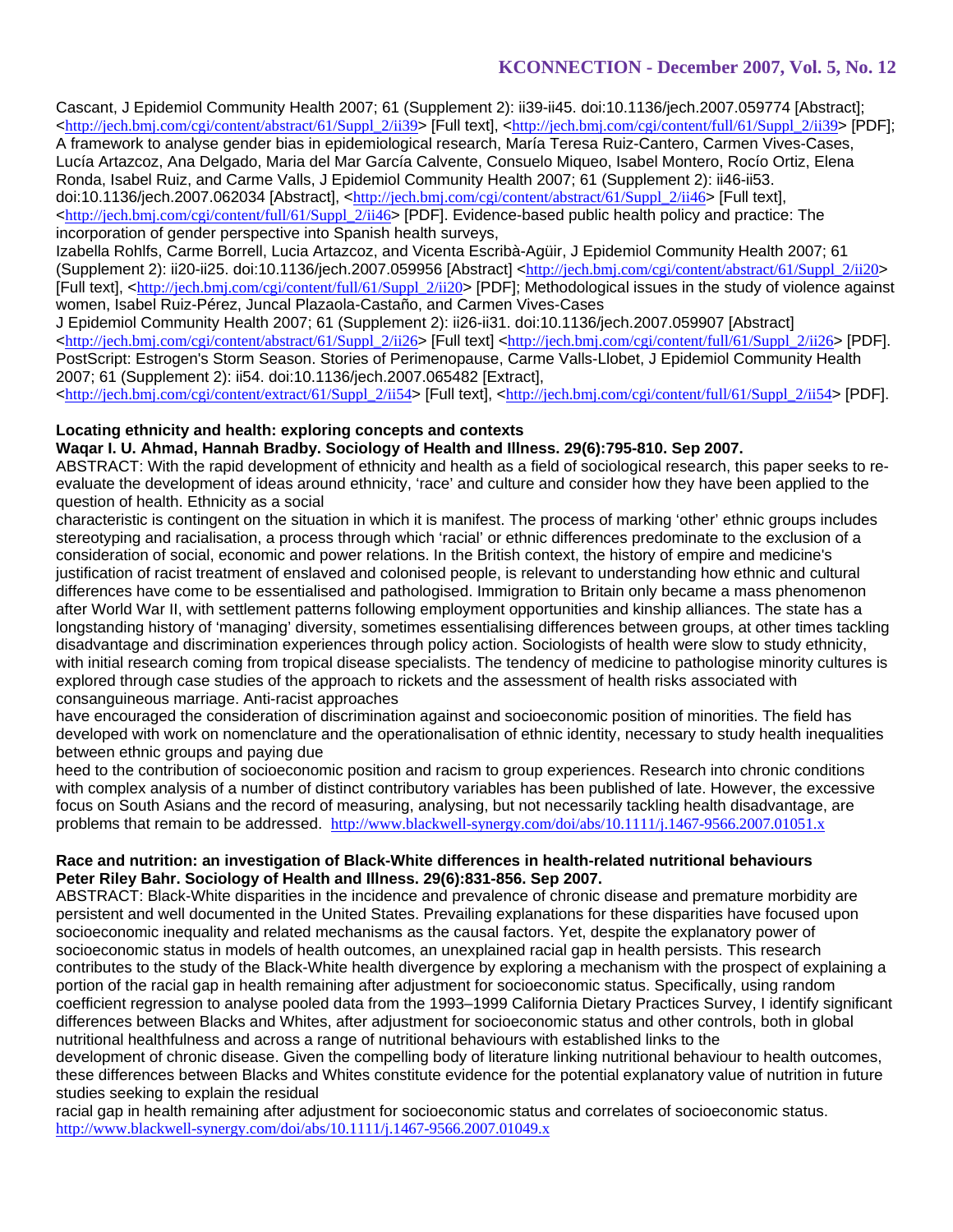# **The Black diaspora and health inequalities in the US and England: does where you go and how you get there make a difference?**

### **James Nazroo, James Jackson, Saffron Karlsen, Myriam Torres. Sociology of Health and Illness. 29(6):811-830. Sep 2007.**

ABSTRACT: The relatively poor health of Black American people in the US and Black Caribbean people in England is a consistent finding in the health inequalities literature. Indeed, there are many similarities between the health, social, economic and demographic profiles of these two groups. However, there is evidence that Caribbean people in the US are faring considerably better. This paper explores differences in the social and economic position of Black American, Black Caribbean and white people in the US and Black Caribbean and white people in England, how these relate to ethnic inequalities in health, and may be underpinned by differences in patterns and contexts of migration. We use similar surveys from the US and England to explore these questions. The US data were drawn from the National Survey of American Life and the English data were drawn from the Health Survey for England and a follow up study. Findings show the advantaged health position of Caribbean American people in comparison with both Caribbean people in England and Black American people. Multivariate analyses indicate that these differences, and the differences in health between Black and white people in the two

countries, are a consequence of social and economic inequalities. http://www.blackwell-synergy.com/doi/abs/10.1111/j.1467-9566.2007.01043.x

### **The Impact of the Built Environment on Community Health: The State of Current Practice and Next Steps for a Growing Movement**

### **http://www.policylink.org/mailings/publications/built\_environment.pdf?msource=PU1**

Increased attention and activity have been generated about the importance of community design and development as influential factors in public health. Public health organizations have focused their energies on local land use planning. In parallel, urban planners and elected officials who shape the footprint of their cities and counties, as well as builders--both nonprofit community developers and private market-rate developers--are considering health issues as they create neighborhoods and revitalize others. The paper summarizes and advances an ongoing dialogue among some of the most prominent persons involved in land use and health. It is a result of 25 interviews, and an exhaustive review of documents and websites of a large number of organizations. Additionally, a convening--jointly organized by PolicyLink and The California Endowment (TCE)--of 50 of California's leading researchers, advocates, trainers, and government officials in public health, city planning, and related fields provided insights into their experiences, priorities, and aspirations. It is part of an effort by TCE to build momentum for work concerning the built environment to integrate health considerations into planning and land use to yield improved health outcomes. *The Impact of the Build Environment on Community Health* provides both a framework for understanding the necessary elements for building a movement for policy change and better planning, as well as numerous illustrations of innovative practices and projects.

# **The United Health Foundation**, **the American Public Health Association,** and the **Partnership for Prevention**

# **"America's Health Rankings: A Call to Action for People and Their Communities,"**

This report ranks states' overall health status based on 20 factors, including violent crimes, children poverty levels, obesity, and racial and ethnic health disparities.

# **University of California-Berkeley's School of Public Health**

# "Immigration, Health & Work: The Facts Behind the Myth,"

This report dispells misperceptions held by the public regarding health status, use of public health services, and exposure to hazardous occupations by immigrants in the U.S. The report also offers policy considerations to address these issues.

# **WHO Commission on Social Determinants of Health reports**

### **www.who.int/social\_determinants/resources/latest\_publications/en/**

The WHO Commission on Social Determinants of Health (CSDH) will not produce its final report until next Spring: however, the final reports of the CSDH Knowledge Networks are now nearly all available on the WHO website: this constitutes the most authoritative collection of knowledge

and opinion on social determinants of health ever written. You can access it at:

www.who.int/social\_determinants/resources/latest\_publications/en/. Employment Conditions and Health Inequalities, Final report [pdf 1.30Mb]; Our cities, our health, our future: Acting on social determinants for health equity in urban settings, Final report [pdf 786kb]; The social determinants of health: Developing an evidence base for political action, Final report [pdf 618kb]; Civil society reports highlights Civil society report final [pdf 733kb] | Civil society summary report [pdf 118kb]; Unequal, unfair, ineffective and inefficient Gender inequity in health: Why it exists and how we can change it, Authors: Gita Sen, Piroska Östlin, Asha George

September 2007, Final report [pdf 753kb]; Challenging health inequity through health systems,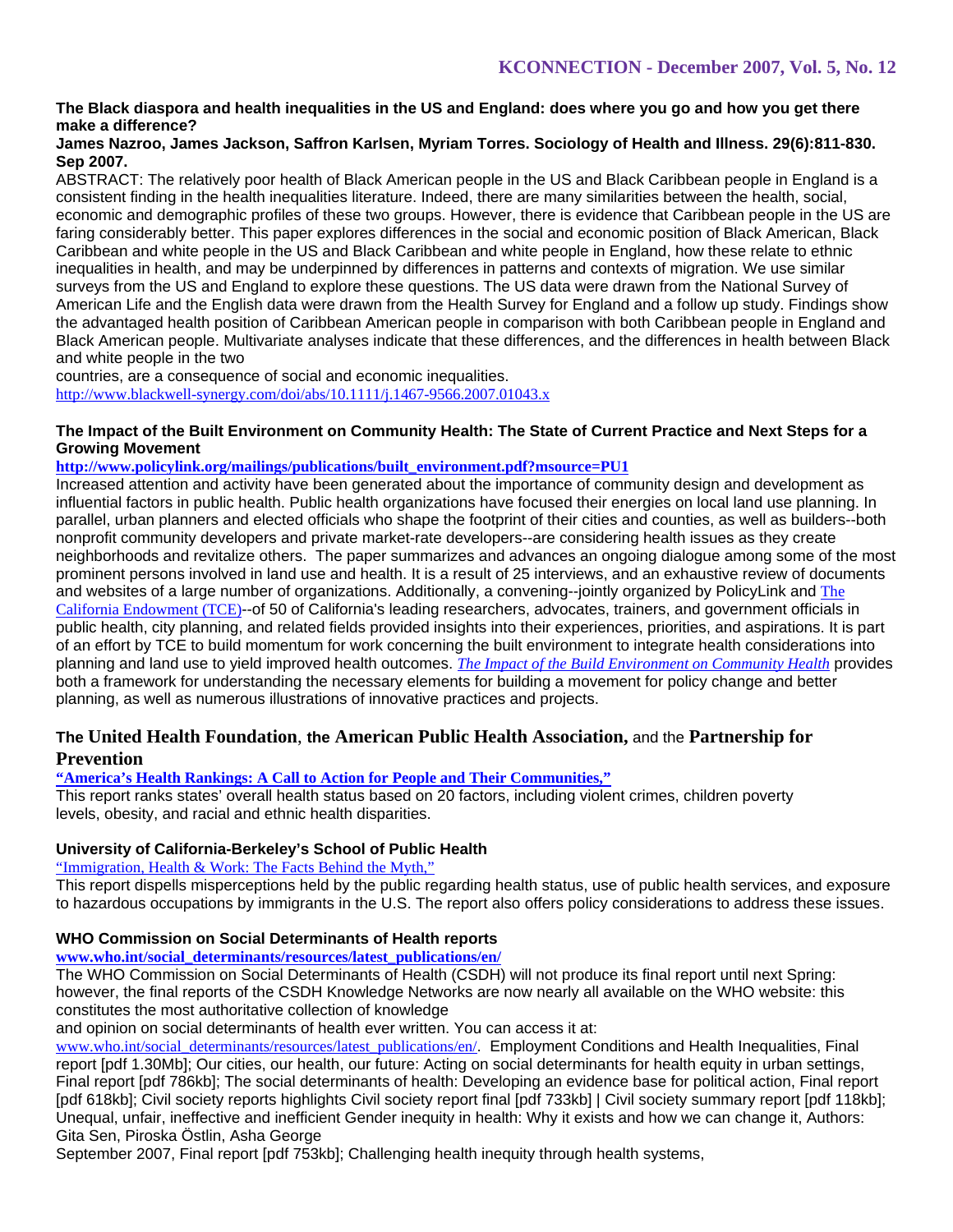Authors: Lucy Gilson, Jane Doherty, Rene Loewenson and Victoria Francis, June 2007, Final report [pdf 1.19Mb]; Cracking the nut of health equity: top down and bottom up pressure for action on the social determinants of health, Author: Fran Baum, 2007 Report [pdf 978kb]; Early childhood development: a powerful reminder, Authors: Lori G. Irwin, Arjumand Siddiqi, Clyde Hertzman, June 2007, Final report [pdf 7.63Mb]; Towards health-equitable globalisation: rights, regulation and redistribution, Author: Ronald Labonté, June 2007, Final report [pdf 1.38Mb]; Publications commissioned by the Health Systems Knowledge Network Health systems papers,

Framework prepared for the Commission on Social Determinants of Health by the members of the WHO secretariat, April 2007, Discussion paper [pdf 1.23Mb]; Indigenous people's health, April 2007 Report [pdf 478kb]; Social Determinants of Health in Countries in Conflict and Crises: The Eastern Mediterranean Perspective, Authors: Susan Watts, Sameen Siddiqi, Ala Shukrullah, Kabir Karim and Hani Serag2, May 2007 Report [pdf 933kb]; Globalization and social determinants of health, Authors: Ronald Labonté and Ted Schrecker, June 2007, Part 1 [pdf 270kb] | Part 2 [pdf 317kb] | Part 3 [pdf 356kb]; MOST READ PUBLICATIONS: Who we are, About the Commission: its goals, specific themes, country examples, civil society participation, knowledge networks, and the Commissioners. English [pdf 747kb] | French [pdf 5.54Mb] | Spanish [pdf 5.51Mb]; Health in an unequal world, The Harveian Oration - delivered before the Fellows of the Royal College of Physicians of London, 18 October 2006, by Professor Sir Michael Marmot Read the lecture [pdf 479kb]; Action on social determinants of health: learning from previous experiences Backround information about the Commission – historical overview, roots of a social approach to health, the Alma-Ata declaration on primary health care, aims and key issues of the Commission. Commission background [pdf 543kb]; CSDH knowledge network on urban settings English [pdf 2.39Mb] | French [pdf 6.87Mb] | Spanish [pdf 2.86Mb]; Building healthy and equitable societies, What Australia can contribute to and learn from the Commission

on Social Determinants of Health: Baum F and Simpson S – Health Promotion Journal 2007

Article [pdf 1.14Mb]; Social determinants, political contexts and civil society action, An historical perspective on the Commission on Social Determinants of Health: Solar O and Irwin A. Health Promotion Journal. 2007 Article [pdf 1.14Mb]; Foreign policy matters: a normative view of the G8 and population health, Labontea R, Schrecker T. Bulletin of the WHO - March 2007 Article [pdf 355kb]; Tackling social determinants of health through community based initiatives, Assai M, Siddiqi S, Watts S. - BMJ, 21 October 2006 Article; The Commission: tackling the social roots of health inequities, Vega J et al. - PLoS Medicine. June 2006. Article; Promoting global action on the social determinants of health, Article by Commissioner Hoda Rashad in Diabetes Voice: policy, action and leadership to address social factors can improve health and access to healthcare, September 2006. Article [pdf 233kb]; Health inequalities across the globe demand new global policies, Vagero D. Scandinavian Journal of Public Health - April 2007 Article [pdf 154kb].

# **Websites and Blogs**

### **http://www.phsj.org or http://www.publichealthandsocialjustice.org.**

This website contains articles, slide shows, syllabi, and other documents relevant to topics in public health and social justice. References for most of the information contained in the slide shows can be found in the accompanying articles. Presentations will be updated a few times per year. The site is aimed at students, educators, and the general public. It grew out of my recognition that medical, and even nursing and public health, schools tend to inadequately address the social, economic, environmental, human rights, and cultural contributors to health and disease. Some of the content focuses on the medical humanities and the history of medicine, long-standing passions of mine. Feel free to use information from the articles and slide shows, indeed even the slides themselves, with appropriate citation. It is my hope that this information can be disseminated widely, influencing current and future generations of health professionals and others concerned about creating a more just and peaceful world. I am hoping to add other syllabi and articles from the many talented individuals working in this area. Please email me any articles and/or slide shows you would be willing to share, along with comments, corrections, and suggestions re my content. My goal is to create an on-line clearinghouse for information and curricular materials re public health and social justice, and eventually to develop an annual, week-long colloquium/training, run by experts in their fields, for health professionals, students, and others interested in becoming social justice advocates. For further information, don't hesitate to contact me, Martin Donohoe, MD, FACP, martindonohoe@phsj.org.

### **Global health, new media,and participatory methods -- new blog**

### **The VideoVoice Collective, the University of California, Berkeley, School of Public Health, and Back House Productions**

### **Check it out at: video-voice.org/blog**

In the spirit of open source knowledge and participatory research, we are putting it all out there.

The VideoVoice Blog is a space for us to share and discuss issues related to global health, new media developments, and the emergence of participatory video methods. You will find: \*article/book reviews, \*critical literature reviews, \*descriptions of theoretical roots, \*research & evaluation tools, \*discussions on ethics and limitations, \*new & updates, \*funding announcements, \*events information, and \* tips on starting your own participatory video projects.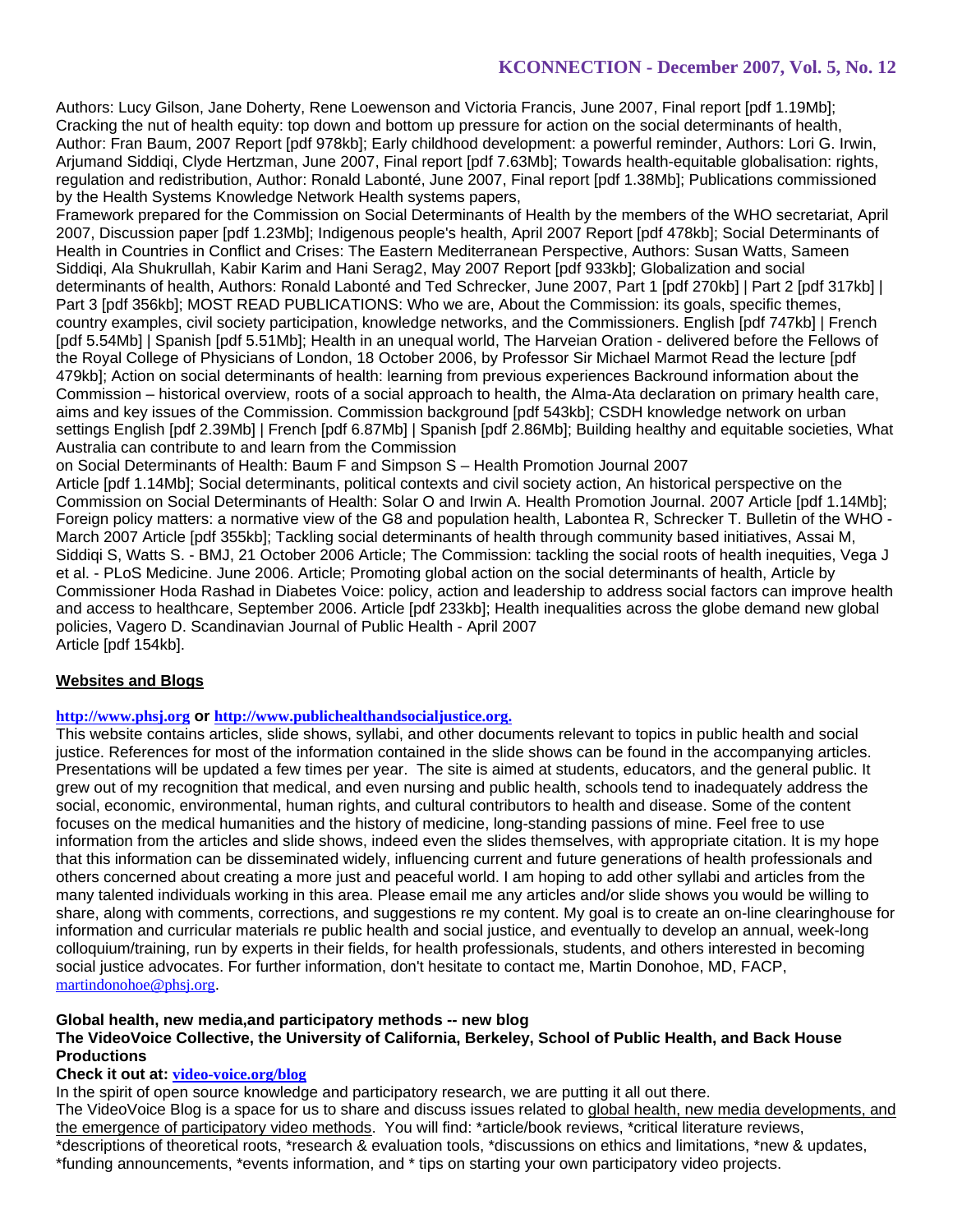As our research and experience expands, so will our blog. Please visit, comment, and share your ideas.

### **The Drum Major Institute for Public Policy**

### **www.TheMiddleClass.org**

The Drum Major Institute for Public Policy may have reached the next level of political mobilization. The New York-based think tank's new web platform, www.TheMiddleClass.org, offers a stunning example of how Web 2.0 technology and good old-fashioned progressive policy advocacy can join together for an incredibly effective political strategy. The site, which highlights pending federal bills important to America's middle class, springboards off of a four-year-old DMI legislative scorecards initiative analyzing how well members of Congress represent the needs of the squeezed middle class and the aspirations of low-income Americans. But, as DMI says, "once a year just isn't enough." The new site is the next step to enable advocates to influence pending legislation, not simply react to it. The site enables users to track the progress of specific bills, contact important swing legislators, or view in-depth analyses of bills. Make sure you check out www.TheMiddleClass.org. It is a great model and a potentially profoundly powerful tool.

# **Others**

### **Community-Engaged Scholarship Toolkit**

These recently promoted and/or tenured faculty members have graciously "donated" excerpts from their portfolios for posting on the Community-Engaged Scholarship Toolkit at http://depts.washington.edu/ccph/toolkit-portexamples.html: \*Lisa Benz Scott, PhD, tenured Associate Professor, Health Care Policy and Management and Associate Dean for Research, School of Health Technology and Management, Stony Brook University Health Sciences Center; and \*Denice Cora-Bramble, MD, MBA, Professor of Pediatrics, Children's National Medical Center and Executive Director, Goldberg Center for Community Pediatric Health in Washington DC. The toolkit is intended as a resource for community-engaged faculty on how to "make their best case" for promotion and tenure. I hope their contributions to the toolkit inspire those of you (and/or your colleagues) who are promoted and/or tenured community-engaged faculty to forward excerpts of your portfolios for the site as well! Please let me know if you'd like to submit something. It's as easy as emailing me excerpts as PDF files and our webmaster Kat posting them on the site. The next major piece that will be added to the toolkit this fall is a section designed to help promotion and tenure committees to understand community-engaged scholarship and how to assess its quality and impact. Cathy Jordan of the University of Minnesota has been spearheading the effort as chair of the Peer Review Work Group of the Community-Engaged Scholarship for Health Collaborative, http://depts.washington.edu/ccph/healthcollab.html. Components will include: \*Definitions of terms related to CES; \*A description of characteristics of quality CES; \*Sample abbreviated dossiers including vita, narrative statements and a letter of support; \*A summary of how well the work documented in this dossier aligns with the characteristics of quality CES; \*Tables documenting the ways in which teaching and research are enhanced through community engagement; \*Instructions for completing a "mock RPT committee" exercise using the above materials. The toolkit homepage is www.communityengagedscholarship.info.

### **Community Engagement in Higher Education Proceedings**

The proceedings of the Community Engagement in Higher Education conference, held in Cape Town from 3 - 5 September 2006, are available for download from the JET-CHESP website at:

http://www.chesp.org.za/HomePage/HEQC-CHESP%20Conference%20Proceedings.pdf. The file is 3.1Mb in size.

# **National Academies Workshop Summary**

**"Understanding Interventions that Encourage Minorities to Pursue Research Careers"**

The National Academies have released a resource on efforts to attract more minorities to careers in research. "Understanding Interventions that Encourage Minorities to Pursue Research Careers," is the pre-publication summary of a workshop sponsored by the National Academies and the National Institutes of Health in May. The workshop examined programs created at the pre-college, college, and graduate school levels to encourage minorities to pursue research careers, as well as factors that contributed to the success of these programs. Information: Go to http://www.nationalacademies.org/moreworkshop.

#### **Society for Public Health Education Summit Partnerships to Achieve Health Equity**

**http://www.kaisernetwork.org/health\_cast/hcast\_index.cfm?display=detail&hc=2298**

During this Society of Public Health Education summit, participants seek to develop a transdisciplinary health education research agenda for eliminating racial and ethnic health disparities by focusing on health behavior dissemination, research and implementation.